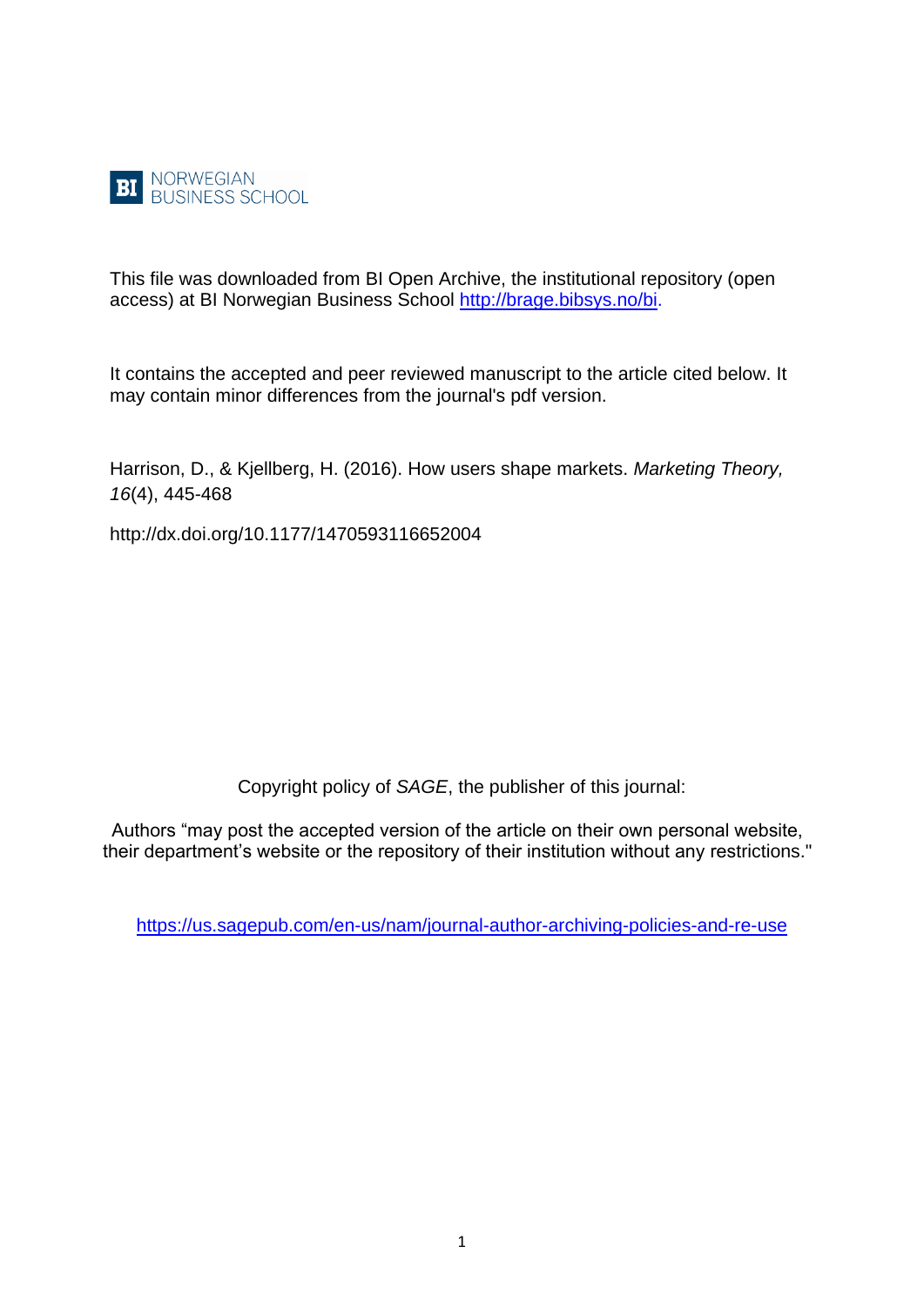#### **How users shape markets**

*Debbie Harrison*, Department of Strategy, BI Norwegian Business School, Nydalsveien 37, 0442 Oslo, Norway. E-mail: debbie.harrison@bi.no.

And

*Hans Kjellberg* (corresponding author), Department of Marketing and Strategy, Stockholm School of Economics, PO Box 6501, S-11383 Stockholm, Sweden. E-mail: [hans.kjellberg@hhs.se.](mailto:hans.kjellberg@hhs.se)

# **Abstract**

The purpose of this paper is to elaborate conceptually on the user-market relationship. Existing research reports a limited user-market relationship, which simultaneously exaggerates and underplays user influence on markets. Assuming a constructivist market studies perspective, we argue that the scope of the user-market relationship is broader than developing offers and uses. We conceptualise market shaping as five inter-related sub-processes in which users may be involved as agents: qualifying goods, fashioning modes of exchange, configuring actors, establishing market norms and generating market representations. The extent of user influence in these sub-processes is likely to vary both within a specific market and across markets. By identifying conditions conducive to user involvement in each sub-process, we lay the foundation for empirical research into how users shape markets.

**Keywords:** users, market shaping, constructivist market studies, co-creation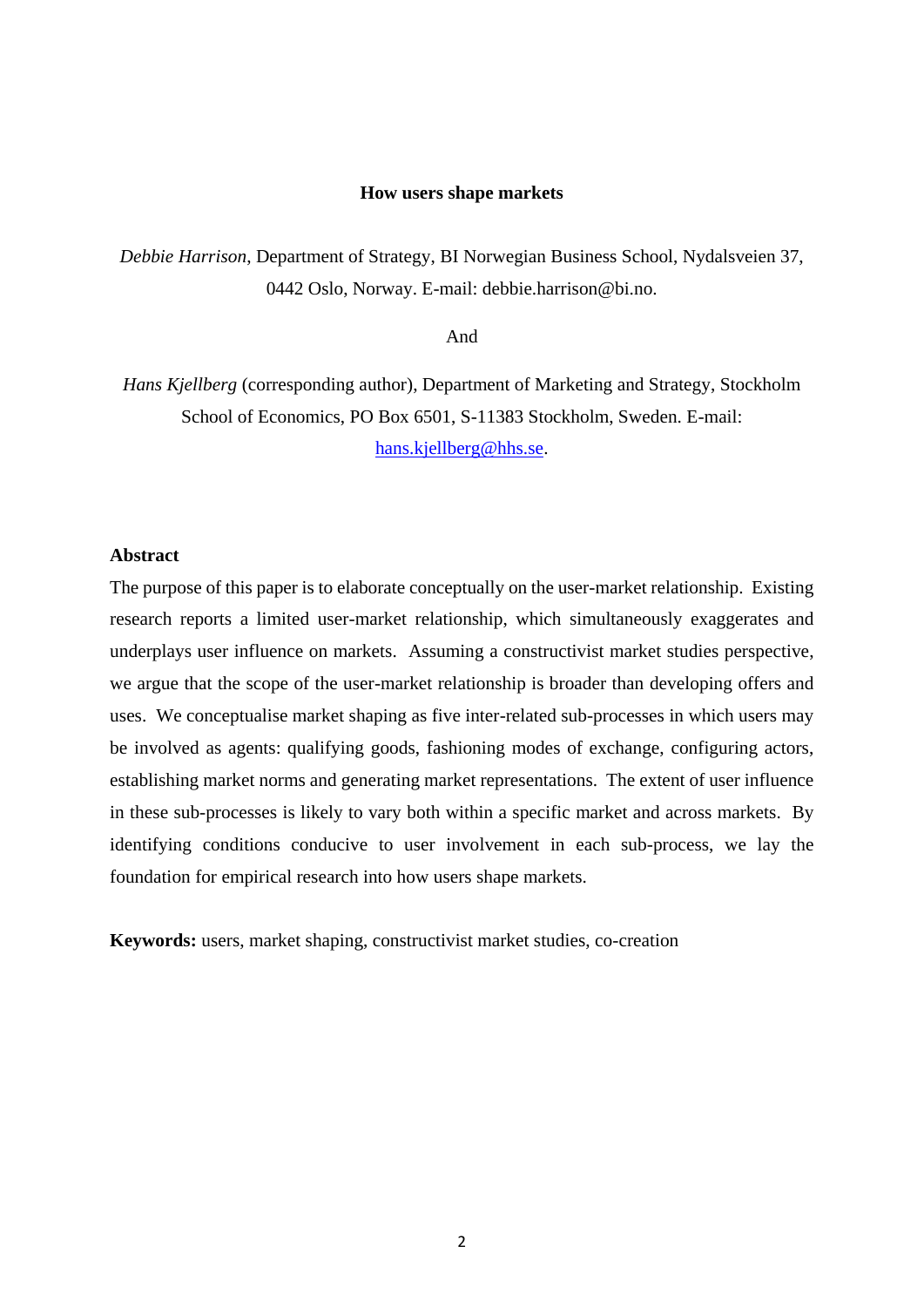## **Introduction**

Users are recognized as an important category of actors in several market-related contexts, including new product development and value co-creation. But how do users contribute to shape markets? Consider the following brief illustrations:

In 2003, a set of Internet activists linked to the Swedish lobby group The Pirate Bureau established 'The Pirate Bay', which became the world's largest file sharing site. The group criticized the limitations imposed by copyright laws on media goods in existing markets.<sup>i</sup> They openly promoted file sharing as an alternative, and made available a platform allowing other users to engage in alternative (non-market) exchanges. In 2005, the group formed the Pirate Party as part of their campaign against an impending change in Swedish copyright law (Miegel and Olsson, 2008). While industry representatives argued against file sharing, claiming '*the*  market works<sup>, ii</sup>, politicians were less inclined to do so. Proponents suggested that technical advances had made current legislation obsolete and that file sharing was growing because there were no viable commercial alternatives.<sup>iii</sup> Despite court cases<sup>iv</sup> and other attempts to close The Pirate Bay,<sup>v</sup> it has remained online except for short periods.<sup>vi</sup>

A less contentious user-driven development is the establishment of car sharing. The first contemporary schemes began in Europe in the mid-1980s. In 2013, there were over 1,000 cities around the world with car share schemes, vii ranging from informal community arrangements to large-scale commercial services covering multiple urban areas.<sup>viii</sup> These have contributed to establish an alternative qualification of cars based on the service derived from car access rather than car ownership. Moreover, car rental companies and car manufacturers have also started various projects, such as BMW's 'DriveNow' scheme in Munich. Companies and analysts alike are increasingly describing these exchanges as taking place on 'the market for car sharing'.ix

These examples hint at how users contribute not only to product/service design and evaluation, but also to other aspects of market shaping, such as generating market images or influencing market norms. The starting point for this paper is that while existing literature reports a limited user-market relationship, the involvement of users in the process of shaping markets is not systematically explored. As such, our purpose is to conceptually elaborate on the user-market relationship.

The STS-informed co-construction of users and technology tradition (Akrich, 1992, 1995; Oudshoorn and Pinch, 2003a, b, 2009; Woolgar, 1991), the user innovation literature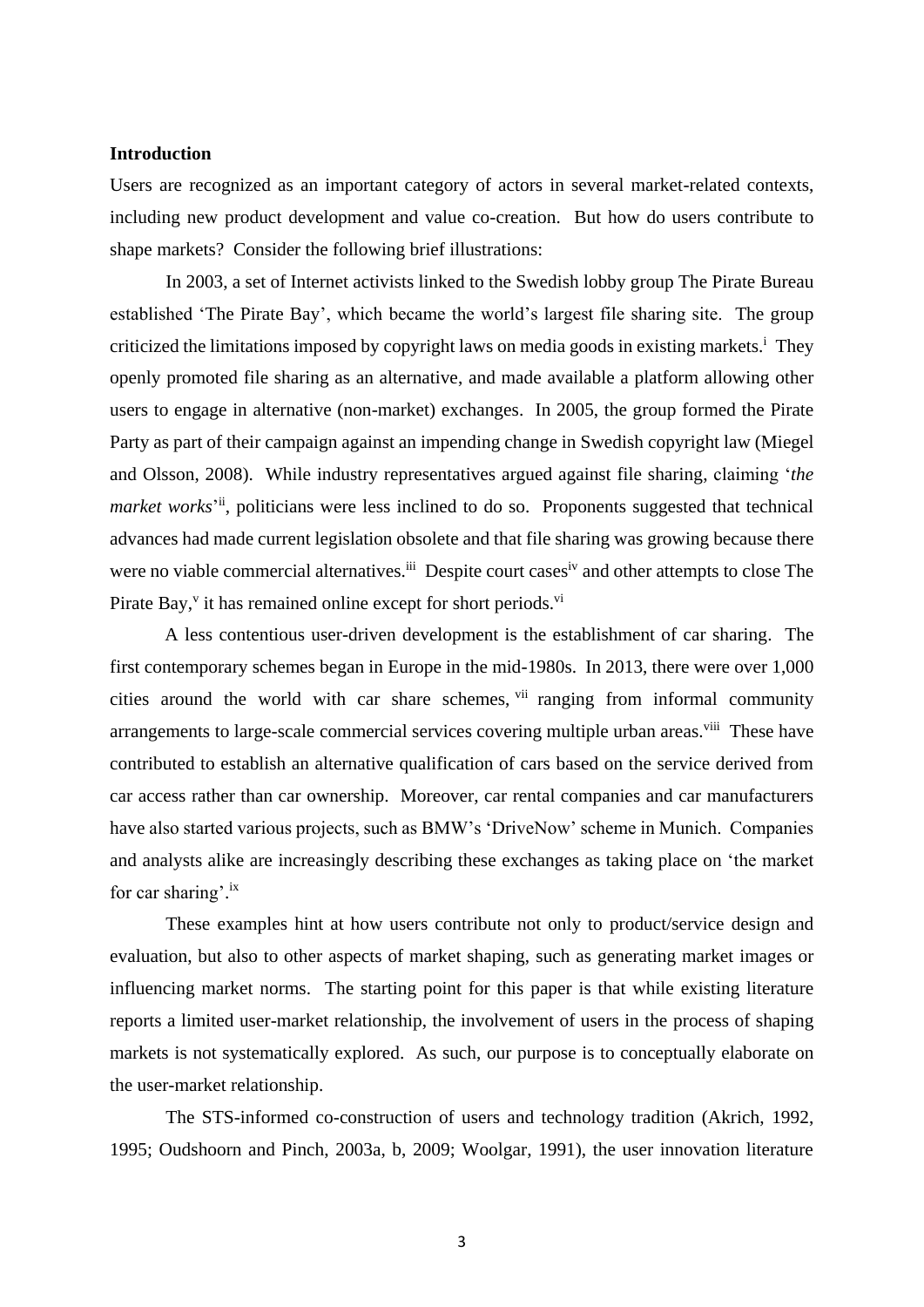(Franke and Shah, 2003; von Hippel, 1986, 2005, 2007)<sup>1</sup> and research on value co-creation in marketing (Vargo and Lusch, 2004, 2008; Cova et al., 2011) provide support for our basic contention that users are involved in shaping markets. However, these literatures typically centre upon how users contribute to the development of new technologies and new markets (e.g. von Hippel, 2005; Rose and Blume, 2003). This is mirrored in marketing, where the active role of users in product and use development is highlighted (e.g. Cova and Cova, 2002; Vargo and Lusch, 2004; Alam, 2002). However, little attention is paid to other market processes.

Hence, while existing research suggests a limited user-market relationship, it tends to both exaggerate and underplay its scope. It exaggerates by assuming that users are synonymous with buyers (cf. Mowery and Rosenberg, 1979), thus making users a proxy for demand. Yet even when users are viewed as market agents, they are neither identical to buyers/customers, nor 'ready-made' and pre-equipped with agential capacity (Callon, 2013). Moreover, it underplays user contribution by relying on a relatively crude conception of market shaping; this involves more than developing objects of exchange and uses to which new products are put. In other words, despite the recognition that innovation processes in general have both a technology and a market dimension (Abernathy and Clark, 1985), the focus in current user research tends to be on the former.

In this paper, we use constructivist market studies (CMS) to explore the user-market relationship. Based on previous research about market organising, we conceptualize market shaping as made up of five inter-related sub-processes, and then elaborate on and identify conditions likely to affect the extent of user involvement in each of these. We assert that user influence in the five sub-processes is likely to differ within and across markets.

The paper proceeds as follows. Next, we review existing research traditions that address the role of users. We then propose CMS as a perspective for exploring further the user-market relationship and outline a model of market shaping as consisting of five sub-processes. Finally, we discuss the implications of our conceptualization for how users might shape markets. Establishing the precise character and importance of user influence, however, requires further empirical studies.

#### **The relation between users and markets: both exaggerated and underplayed**

**.** 

<sup>1</sup> There are also streams of user research focusing on the domestication of technology (e.g. Silverstone and Haddon, 1996; Lie and Sørensen, 1996) and on organisational IS implementation (Orlikowski, 1992).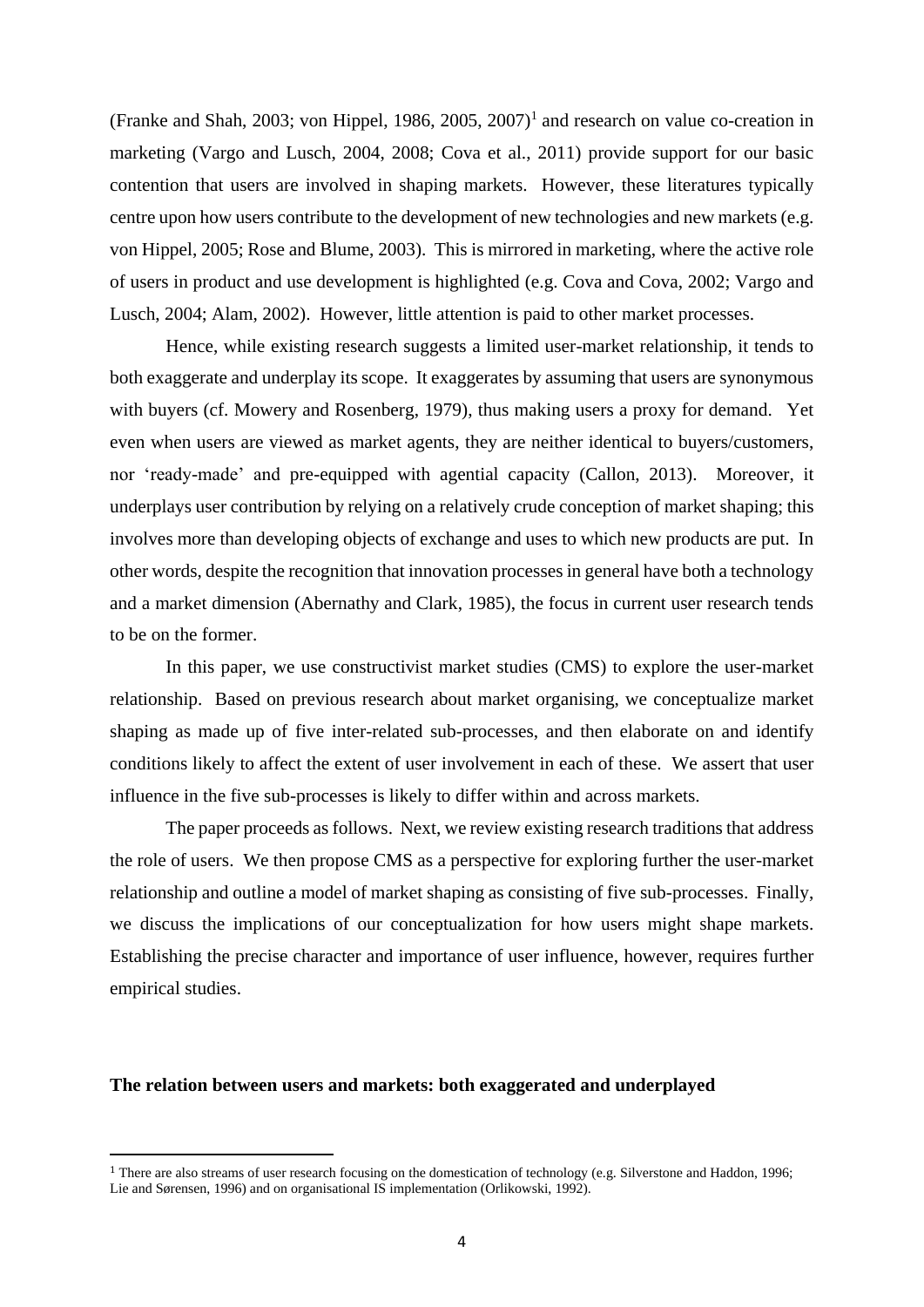Our reading of the marketing, STS and user innovation literatures suggests a limited usermarket relationship.<sup>2</sup> This is two-fold: (i) users actively participate in developing offers/objects in their capacities as co-developers, prosumers, etc.; and (ii) users influence the uses to which new products or services are put, alongside how they are evaluated by prospective buyers. Arguably, there is little discussion of other market processes.

The marketing literature has emphasized the central role of active users both in NPD processes and for value creation (e.g. Normann and Ramirez, 1993; Vargo and Lusch, 2004, 2008; Payne et al., 2009).<sup>3</sup> The participation of users, be they consumers, customer firms or service beneficiaries, in development processes is widely reported as one key to successful new offerings (e.g. Gouthier and Schmid, 2003).

The STS and user innovation literatures focus on user-technology relationships.<sup>4</sup> Here, user influence is observed directly during product development and commercialization and indirectly by influencing the interpretative frames used to assess the product (Rosenberg, 1982; Rothwell et al., 1974; Lundvall, 1988; Shaw, 1985; Håkansson, 1987; Biemans, 1991; Håkansson and Waluszewski, 2002, 2007; von Hippel, 1988, 2007; Öberg, 2010; Laage-Hellman et al., 2014). The STS tradition discusses the representation of users in the design and testing stages of product development. Both users and uses are configured (Woolgar, 1991) and 'materialised in the technology's design' (Hardon, 2006:616) via predictions as to what future users require. Representations are generated either explicitly or implicitly and serve as inputs to product design (Akrich, 1992, 1995; Schot and de la Bruheze, 2003; Akrich et al., 2002a, b). Alignment processes between suppliers and users are dynamic, in particular if users are 'unwilling' (Rose and Blume, 2003) or 'resistant' (Kline, 2003).

There are three central issues concerning how these literatures handle the user-market relationship. First, they focus more or less exclusively on demand. Second, they emphasise value-in-use over exchange value. Third, despite a wealth of user labels, they tend to conflate users and customers. We elaborate on each issue below.

*Demand focus.* From a market perspective, the emphasis on user involvement in developing offers implies an assumed link between improved offers and increased demand. That is, if the value of a given product ultimately is determined in use, then improving offers for known uses or developing new uses should positively influence market demand. This

**.** 

<sup>2</sup> These literatures were chosen because they do consider markets, are overlapping and complementary, and related to CMS. <sup>3</sup> Both buyers and sellers are considered active parties in, for example, service marketing (Grönroos, 2000; Gummesson, 2007; Edvardsson et al., 2005; Ngo and O'Cass, 2013) and B2B marketing (e.g. Håkansson, 1982).

<sup>4</sup> The two traditions can be considered as complementary and overlapping (for useful overviews, see Oudshoorn and Pinch, 2003b, 2009; von Hippel, 2005), even if there is weak dialogue between the two (for an exception, see Flowers, 2008).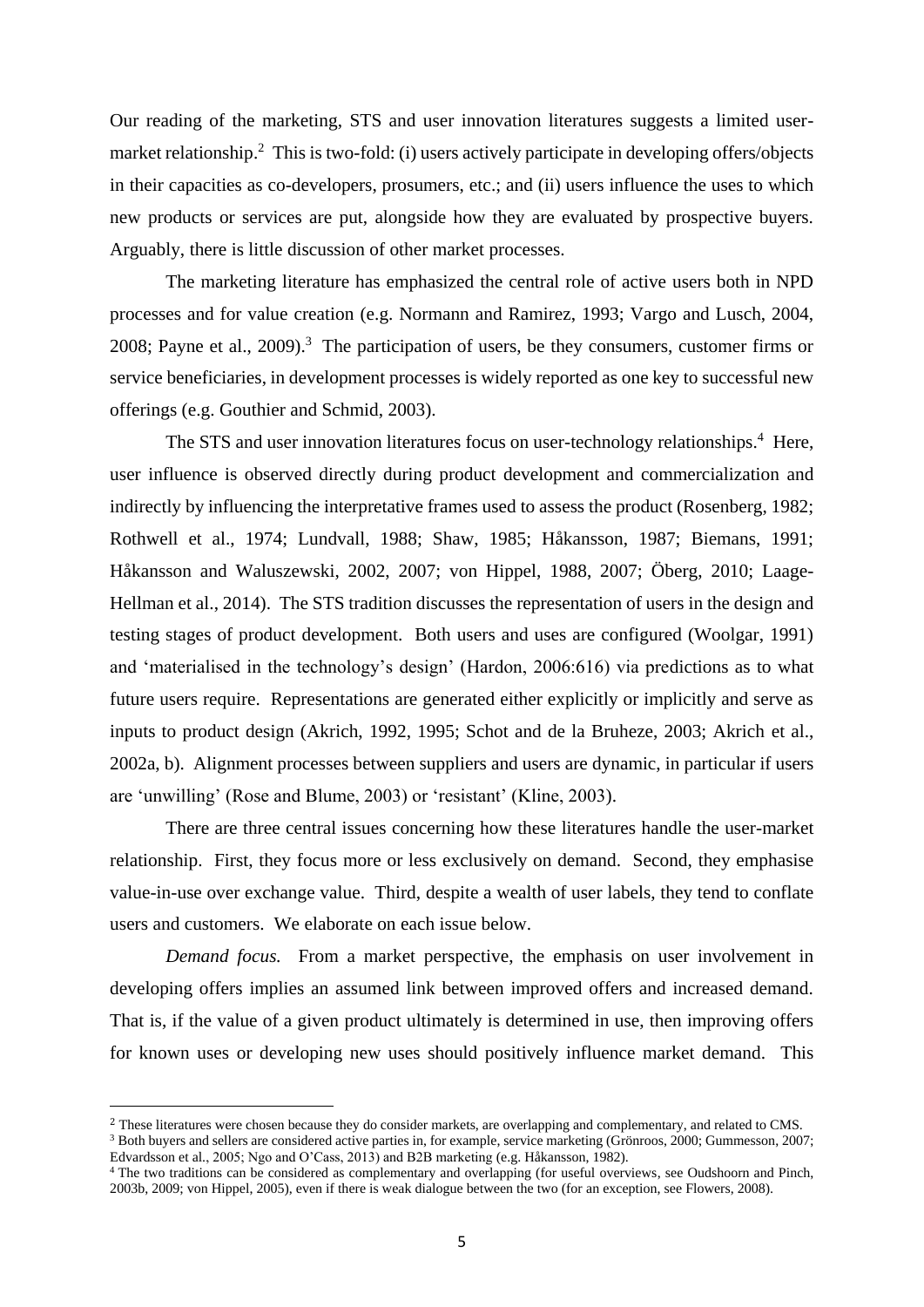reasoning assumes a robust link between value-in-use and exchange value; any change in the potential value-in-use of an offer will be reflected in a corresponding change in buyers' willingness to pay. It also suggests that a market is already in place or that it will form more or less automatically.

This resonates well with the established conception of 'the market' as synonymous to customers/demand in much of the innovation literature (e.g. Czepiel, 1975; Mowery and Rosenberg, 1979; Rogers, 1962; Tidd et al., 2005). For example, Schot and de la Bruheze (2003) argue that both product characteristics and user requirements are mutually articulated during the market introduction process. In this process, users can assist innovators in demonstrating the existence and character of demand (Akrich et al., 2002a).

The demand theme is also prominent in the user innovation literature with its assumption about lead users facing needs before the general market (von Hippel, 1986: 796). Despite linking users to (future) markets, the reasoning does not require users to assume an active role in shaping those markets. Here, the most in-depth study of user involvement in market shaping suggests a four-phase model of market development (Baldwin et al., 2006). However, the focus is on *industry* development (the supply side), and there is little discussion of how conditions for economic exchange are created (see Araujo et al., 2010a; Callon and Muniesa, 2005).

*Value-in-use focus.* The emphasis on value-in-use and value co-creation (Vargo and Lusch, 2004, 2008) highlights the continuous influence that users may exert on markets, beyond the initial development and introduction of an offer (e.g. Ballantyne and Varey, 2006). Emphasizing value-in-use closely associates customers with users: an offer or resource integration promise (Storbacka and Nenonen, 2011) has to be *used* in order for value to be created (Ballantyne and Varey, 2006:342). While important, this focus on value-in-use tends to downplay (market) exchange value and any role of users therein.

The conceptualization of the customer as a value co-creator remains contested<sup>5</sup> but implies several roles for the supplier in orchestrating user-involvement (Grönroos, 2008, 2011; Grönroos and Voima, 2013; Wiersema, 2013). In the most supplier centric version, the supplier configures roles in NPD projects and determines how to benefit from involvement in user communities (see Prahalad and Ramaswamy 2002; Stern 2011). There are parallels here to the

1

<sup>&</sup>lt;sup>5</sup> There are divergent views concerning the scope of the customer/consumer role in value co-creation. That is, should their role in value co-creation be conceptualized separately (Ballantyne and Varey, 2006; Akaka and Chandler, 2011; Grönroos, 2000; Osborne and Ballantyne, 2012; Gummerus, 2013), or as a totality, as in Vargo and Lusch's (2008) comprehensive framework emphasizing value-in-use.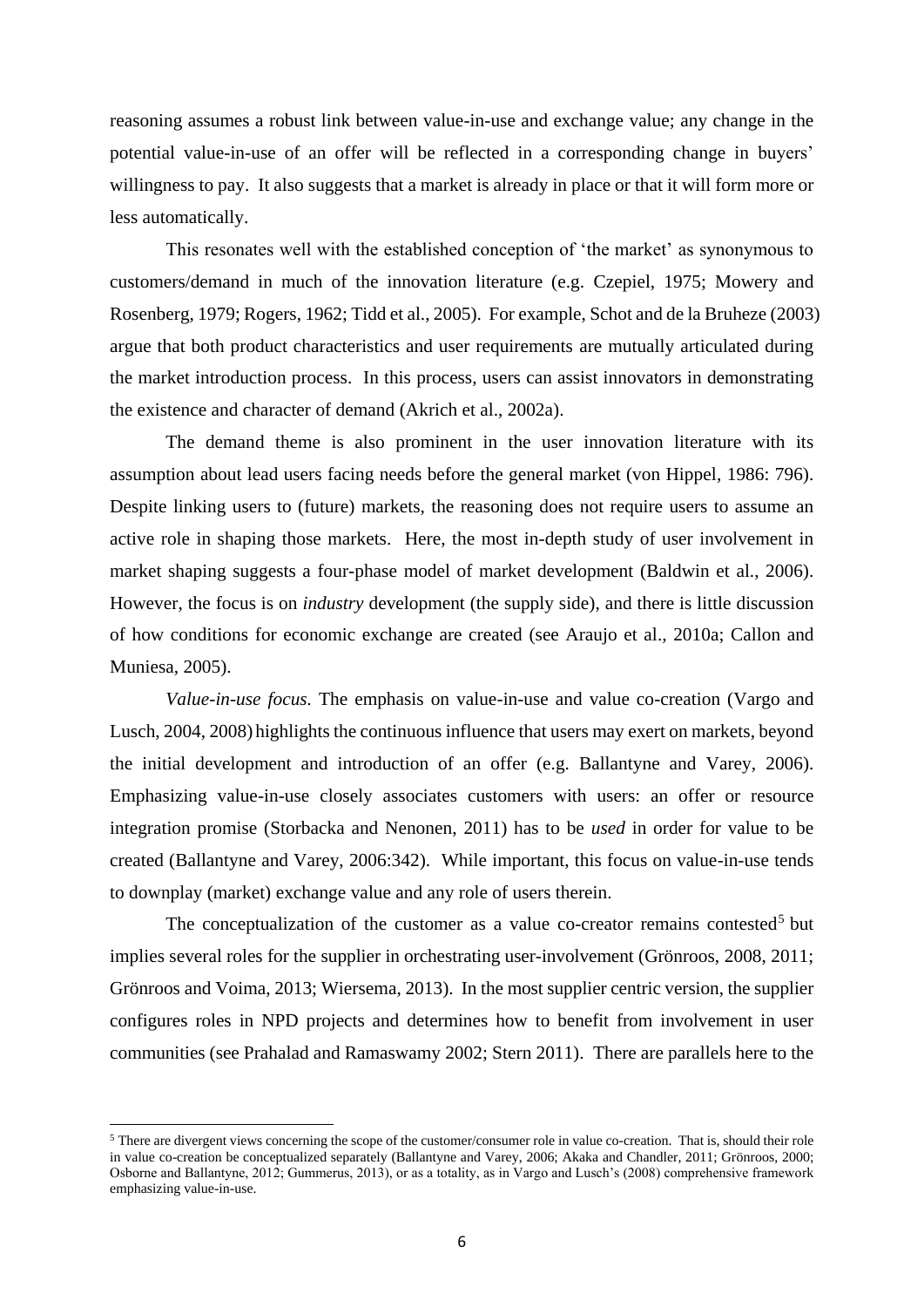STS discussion of how suppliers can configure both users and uses (Woolgar, 1991; Akrich, 1992, 1995).

A more customer-centric perspective (e.g. Heinonen et al., 2010) stresses user influence by defining value as value-in-use within the customer's 'life world'. The challenge for the supplier is to become involved in on-going consumption patterns.<sup>6</sup> In other words, the market is somewhat by-passed and the objective for suppliers is to gain access to day-to-day use situations. In this connection, the user innovation literature has highlighted innovations occurring without supplier-firm involvement (e.g. von Hippel, 2007; Flowers, 2008; Schulz and Wagner, 2008). This blurred distinction between production and consumption, as well as the altered power dynamics that result from increasingly active users, raise concerns about user exploitation (Zwick et al., 2008; Cova and Dalli, 2009; Cova et al., 2011) and creates challenges for suppliers in terms of monetizing user efforts (Arvidsson, 2011).

*User labels and roles.* The term 'users' is variously interpreted as consumers, employees, user firms, customers, prosumers, co-creators, technology designers, individual innovators, patients and citizens, depending on the context (Rose and Blume, 2003; Flowers, 2008; Weiner, 2010). While 'users' are typically treated as equivalent to customers or consumers within marketing, a similarly bewildering plethora of terms is used (Cova et al., 2011).

The STS and user innovation literatures offer considerable support for the role of users in the design of innovations, e.g. as idea generators (see Oudshoorn and Pinch, 2003a, b; Biemans, 1991; Urban and von Hippel, 1988). A few contributions also stress the role of users during commercialization of new products, e.g. in marketing or technical support (see Baldwin et al., 2006). 7 Users are thus recognized as capable of assuming multiple roles, and the development of uses is also considered to be dynamic.

In terms of the user-market relation, the majority of these labels imply a role for users in, again, developing offers and uses. By treating users either as proxies for demand (direct substitutes for 'buyers'), or as a special category of experts on use, or as potential product developers involved in modifying supply, the market process is significantly truncated. Only in a few instances are users recognized in intermediating roles such as 'technical support provider' during commercialization (e.g. Lindsay, 2003; Pinch, 2003; Cova and Cova, 2002; von Hippel, 2007).

1

<sup>6</sup> There are parallels here to work in consumer culture theory (Arnould and Thompson, 2005) and the domestication of technology (Silverstone and Haddon, 1996; Lie and Sørensen, 1996).

 $^7$  This applies to industrial (e.g. Urban and von Hippel, 1988), consumer (e.g. Franke and Shah, 2003) and services settings (e.g. Magnusson, 2003).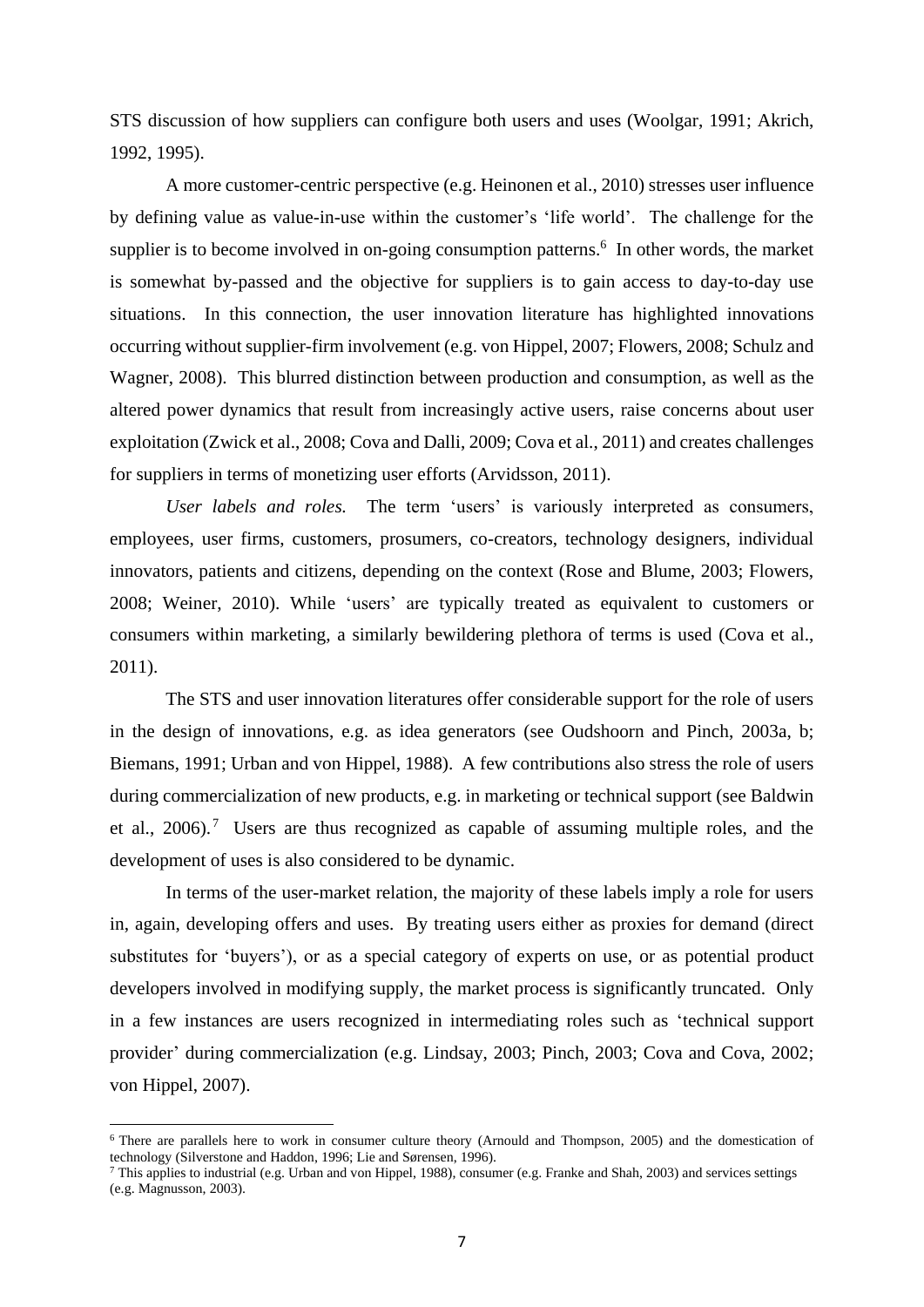Overall, we argue that existing literatures provide support for a limited user-market relationship, yet run the risk of both *exaggerating and underplaying* the contribution of users. The risk of exaggeration is due to the implicit assumption of a strong link between users and buyers (cf. Mowery and Rosenberg, 1979). But users are not necessarily identical to buyers or customers, even when they do hold an agential role in market exchange. In some instances, it might make sense to assume correspondence, but presupposing this seems overly simplified. For example, user involvement seems less motivated if a supplier is interested in preferred ways of acquiring a product. Moreover, underlying this is a view of actor categories as pre-existing, already agenced, and independent of how they are treated by others (e.g. Tryggestad et al., 2013). In other words, users are assumed to be pre-equipped with agential capacity (Callon, 2013).

The risk of underplaying the potential scope of user involvement is due to the relatively crude conception of market shaping processes. In the STS and user-innovation literatures, usermarket influence occurs primarily during product development and commercialization. Only a few STS studies explicitly attend to a broader user-market link (e.g. Pinch, 2003). In the marketing literature, while the production-consumption interface has been blurred (e.g. Holbrook, 1987; Peppers and Rogers, 1993; Firat et al., 1995; Beckett and Nayak, 2008), studies of the active participation of users have centred upon product development and use/consumption. This has resulted in a lack of systematic attention to user influence on market exchange as such.

To further elaborate on the user-market relationship an alternative conception of market shaping processes is required. To this end, we draw on CMS, as outlined below.

#### **Using CMS to model market shaping**

**.** 

CMS is an emerging interdisciplinary research field that investigates the practical workings of markets.<sup>8</sup> Inspired by ideas from science and technology studies (Callon, 1998c), particularly actor-network theory (e.g. Latour, 1987, 1996), the starting point isto view markets as emerging

<sup>8</sup> See the special issues by Araujo et al. (2008), Cochoy et al. (2010), Geiger et al. (2012), Helgesson and Kjellberg (2013), Mason et al. (2015) and the edited volumes by Araujo et al. (2010b), Cochoy (2012), Beckert and Aspers (2011), Callon et al. (2007), Geiger et al. (2014), Helgesson et al. (2004), Zwick and Cayla (2011). There are also efforts to integrate insights from SDL and CMS (Akaka et al., 2013; Chandler and Vargo, 2011; Storbacka and Nenonen, 2011; Vargo and Lusch, 2011). The growing interest in the organizing of markets is also evident in other traditions, e.g. Roth's (2007) work on market design within economics. Moreover, a substantial body of research in marketing has long emphasized the importance of relationships and networks (Håkansson and Snehota, 1989; Johanson and Mattsson, 1992). Other marketing scholars have added insights on the active role of firms in shaping their market contexts (Jaworski et al., 2000) and the role of sociocognitive structures in forming product markets (Rosa et al., 1999).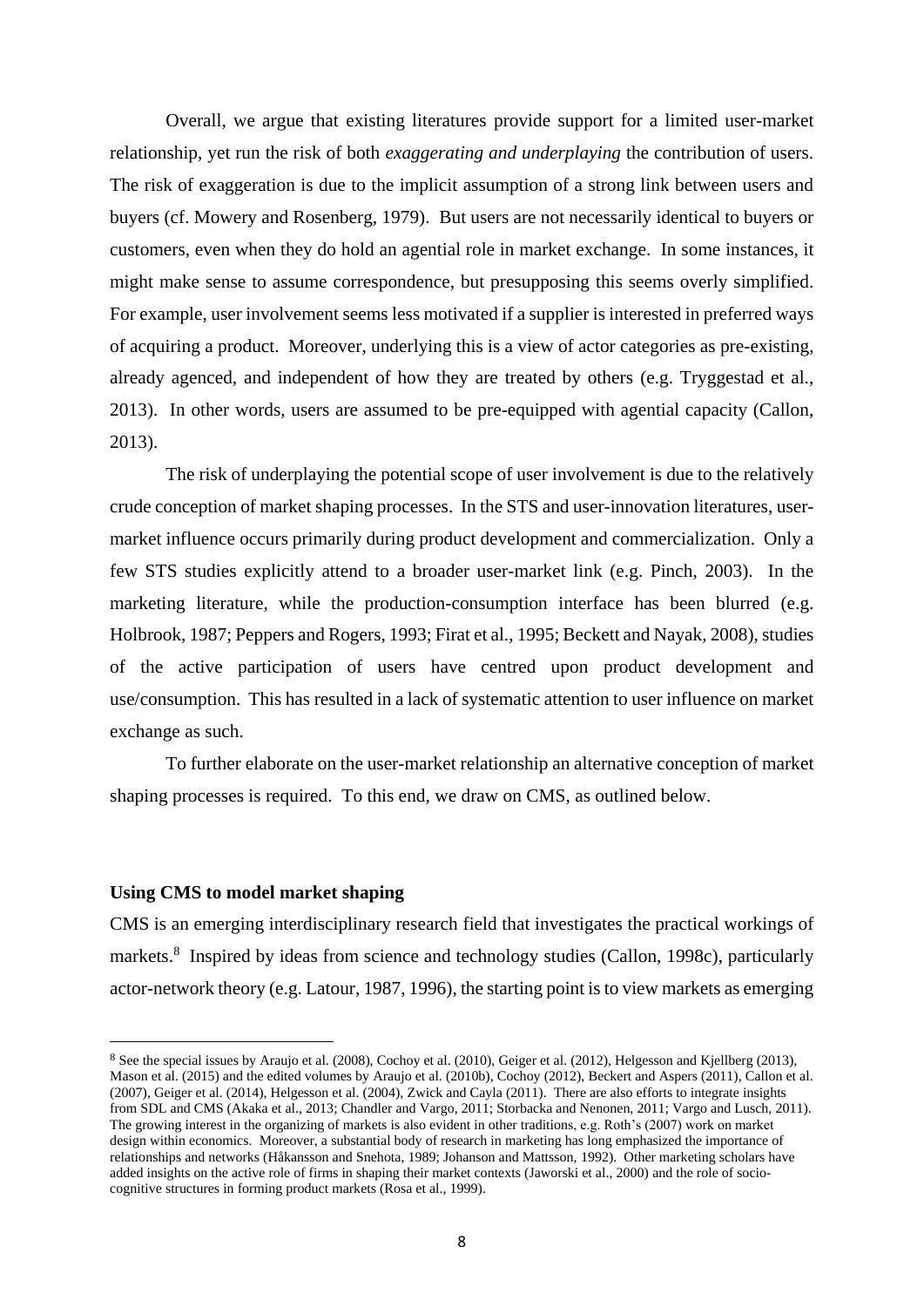outcomes best understood by following the process of their practical realization (Çaliskan and Callon, 2009). Research in this tradition encourages detailed empirical investigations of how specific markets are being constituted. More specifically, CMS involves a shift from an *ostensive* to a *performative* definition of markets (Latour, 1987; Andersson et al., 2008). The former asserts that it is possible in principle, but practically difficult, to list the central properties of markets; the latter inverts this reasoning and asserts that it is *im*possible in principle to compile such a list, but that actors involved in realizing a particular market typically are able to identify the most relevant ones.

Thus CMS emphasizes heterogeneity in economic co-ordination not by contrasting ideal types but by investigating the multiple forms of 'really existing markets' (Boyer, 1997).<sup>9</sup> This shift underscores the idea of markets as plastic entities that are continously 'in the making' (cf. Latour, 1987). Nenonen et al. (2014: 4) define markets as 'on-going socio-material enactments that organize economized exchanges'. Callon and Muniesa (2005) suggest that this organizing of 'economized exchanges' involves three tasks: making goods calculable, forming distributed calculative agencies, and arranging for calculated encounters between such agencies and goods. Kjellberg and Helgesson (2007a) emphasize that the organizing of markets extends beyond individual economic exchanges and propose two additional practices – producing normative objectives and representations of markets.

One central theme in CMS is the interest in how economic theories at large influence economic reality (Callon, 1998b, 2007). Efforts to shape markets include those that seek to realize particular types of markets, such as the 'ideal', perfectly competitive market (Olsen, 2012; Kjellberg and Helgesson, 2006; Reverdy, 2010). Several empirical studies have investigated such shaping efforts and the performative effects they give rise to, i.e. the extent to which economics and other social scientific disciplines contribute to constitute the markets they seek to describe (see MacKenzie and Millo, 2003; MacKenzie, 2006a, b; MacKenzie, Muniesa and Siu, 2007; Mason et al., 2015). For example, performative effects have been noted in the formation of regulatory frameworks (e.g. Christophers, 2013; Helgesson, 1999; Johansson Krafve, 2014). Moreover, these effects are not limited to formal theories, but apply to all bodies of expertise mobilized to constitute markets (Araujo, 2007), including instances of theorizing in the wild by various 'self-interested theorists' (Rinallo and Golfetto, 2006).

**.** 

<sup>9</sup> This is at odds with how many critics of economics have positioned themselves (e.g. Gudeman, 2008; Miller, 2002; Mirowski and Nik-Khah, 2007). We argue, along with Callon (2005), that refraining from defining markets up front is highly useful when seeking to shed light on the practical shaping of markets.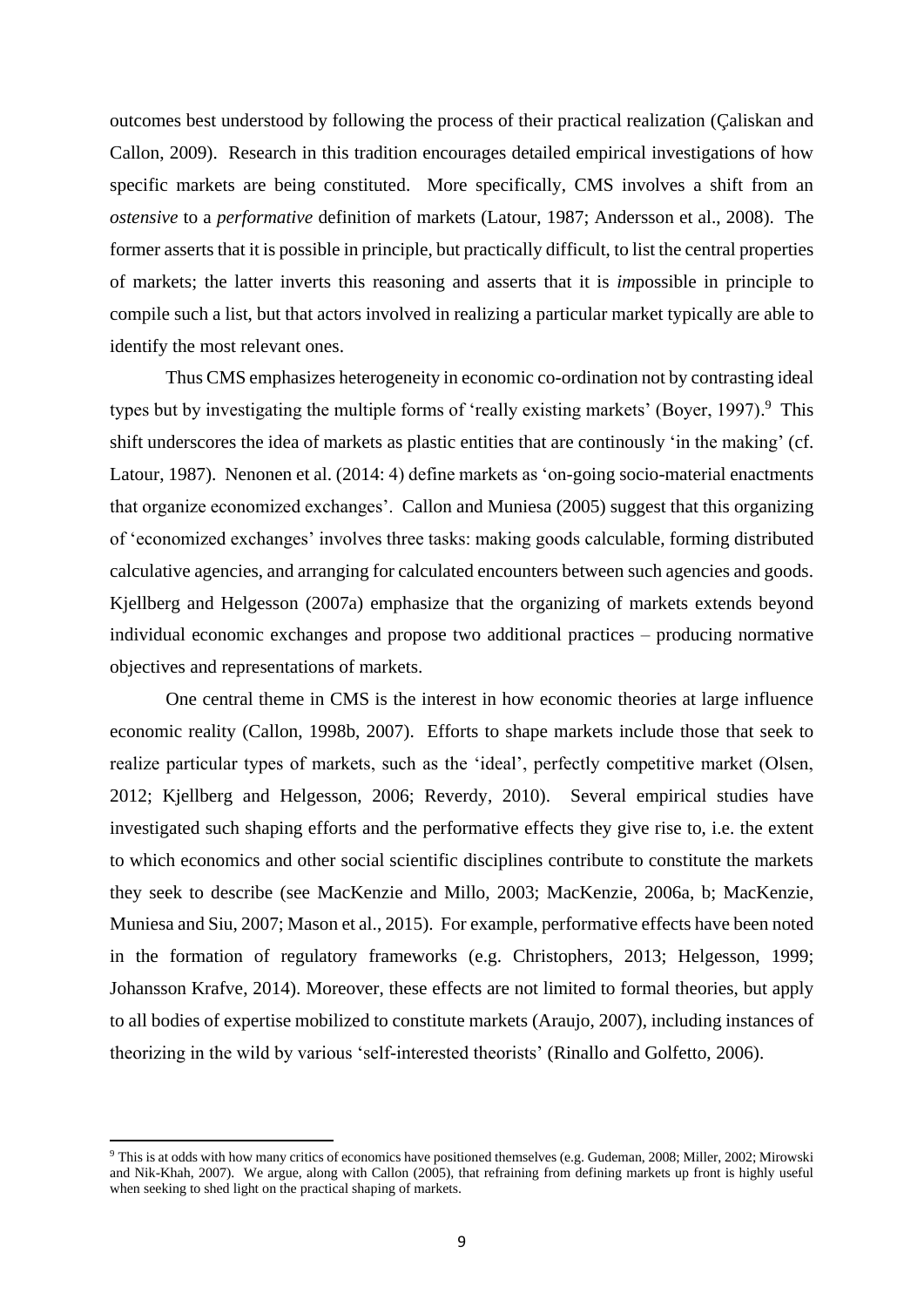Second, CMS highlights the role of technology, material arrangements and devices in shaping markets (Callon et al., 2007). This extends previous theorizing on markets as social constructions (Geiger et al., 2012) beyond the embeddedness of economic action in interpersonal networks (Granovetter, 1985), the formation of socio-cognitive structures (Rosa et al., 1999) and the political moves of powerful groups (Fligstein, 1996). Rather than representing a return to technological determinism, however, CMS insists on a symmetrical treatment of material and social forces (cf. Callon, 1986). The material dimension is prominent in the qualification of goods (Callon et al., 2002), but also contributes to shape, for example, the calculations performed by economic agents (Cochoy, 2008).

We want to emphasize three key points concerning how CMS can illuminate the usermarket relationship. First, by conceptualizing markets as continuous enactments rather than 'ready-made', CMS goes beyond simplistic stage-models of market emergence, e.g. formationstability-change-dissolution. It stresses that markets are continuously shaped both by explicit efforts to create new markets or change existing ones, *and* by the everyday activities of buyers and sellers (cf. Alderson and Cox, 1948). This allows us to explore how users exert influence over markets beyond the initial commercialization of an offering.

Secondly, by emphasizing the potential import of economic theories on working markets, CMS invites us to consider how user perspectives may influence the on-going production of markets. This reflexive stance makes CMS well suited for inquiries into the consequences of explicit efforts to include users in, e.g. the spread of normative models on cocreation (Prahalad and Ramaswamy, 2002).

Lastly, by viewing market agencies as outcomes rather than as already agenced entities (Callon, 2013), CMS allows us to inquire into the very constitution of users as an agential category. This includes how users are provided with agential capacities during market shaping processes and thus why their role may differ across markets. It also allows us to turn the assumed close relation between users and customers (noted above) into a topic for empirical inquiry.

#### *Modelling market shaping*

To elaborate on 'how users shape markets', we draw on the CMS literature to model market shaping as made up of five intertwined sub-processes (see Figure 1). Specifically, we combine the conceptual works of Callon and Muniesa (2005) and Kjellberg and Helgesson (2006, 2007a) to provide a comprehensive yet parsimonious framework.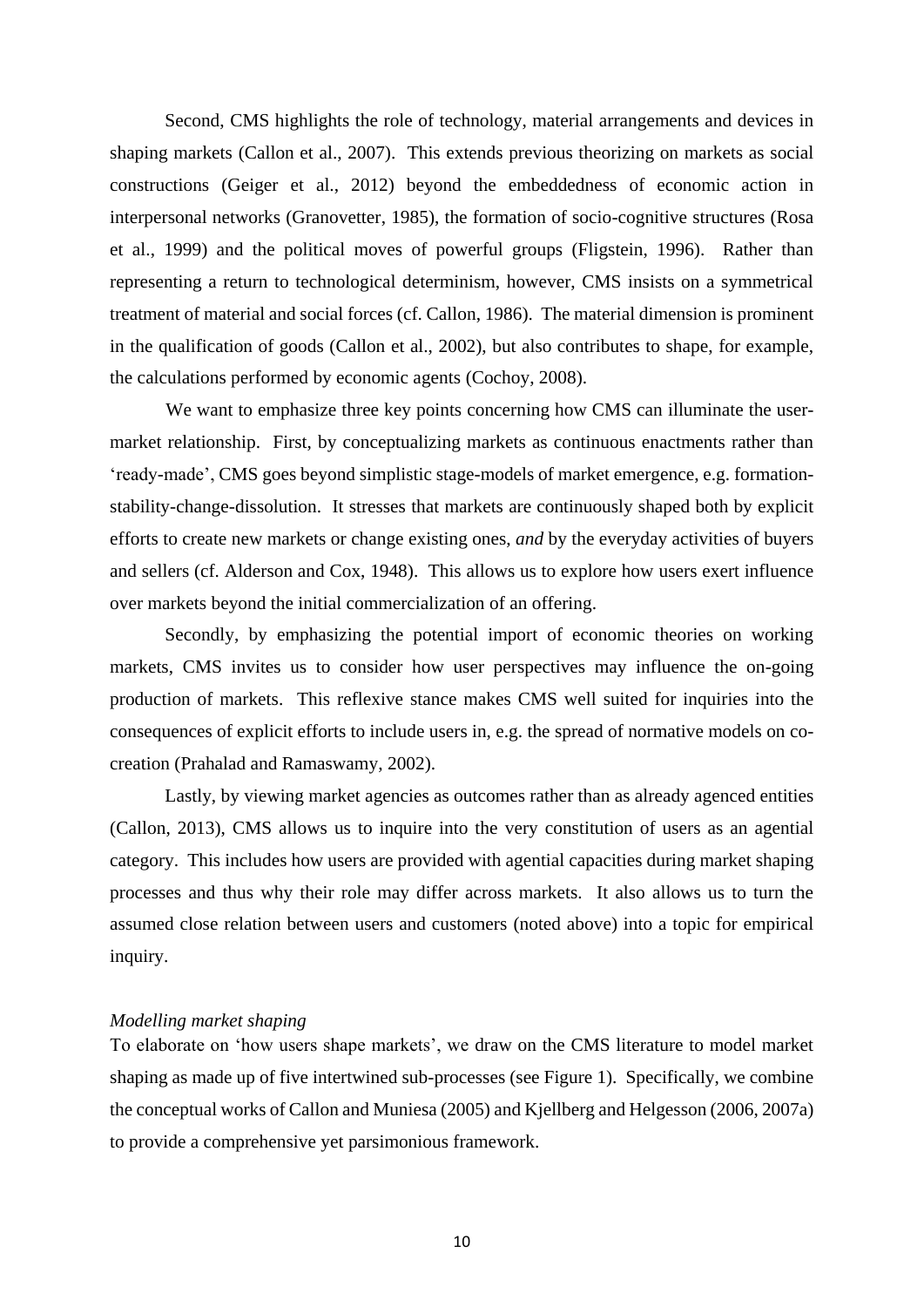

Consummating economic exchanges

*Figure 1: Market shaping conceptualized as five intertwined sub-processes.*

As the five sub-processes are interrelated changes resulting from any one of them are likely to affect, and sometimes create tensions in relation to, how the others unfold. They are also likely to become entangled as part of on-going market practice, particularly if substantial changes are being produced within one or more of them (Kjellberg and Helgesson, 2006). This means that activities do not inherently 'belong to' a particular sub-process; rather, any given activity could contribute to each sub-process depending on the context within which it is performed (Kjellberg and Helgesson, 2007a). However, previous research suggests that the sub-processes are sufficiently different in terms of what they produce to warrant conceptual distinction.

As illustrated in Figure 1, three of the sub-processes are more closely intertwined – qualifying exchange objects, fashioning modes of exchange and configuring exchange agents – in that they all contribute directly to how economic exchanges are realized (Callon and Muniesa, 2005). The remaining two sub-processes are complementary and inspired by the model of markets constituted by practice (Kjellberg and Helgesson, 2007a). These highlight that the formation of markets depends on the production of images of certain economic exchanges as taking place on a market (cf. Anand and Peterson, 2000), as well as on the establishment of normative objectives for that market (cf. Fligstein, 1996).

The *qualifying exchange objects*sub-process is about determining the qualities of a good (Callon et al., 2002; Mallard, 2012). Any such quality is always both *intrinsic* (dependent on the offer being qualified) and *extrinsic* (dependent on how and by whom it is probed). This suggests two types of practices are involved. One concerns the literal modification of the offer in order to change its performance in some dimension. These practices revolve around specific activities that are capable of bringing about such modifications (e.g. product development). One important precondition is to gain access to the internal constitution of the offer. The other type of object qualification practice concerns the development of specific metrologies that can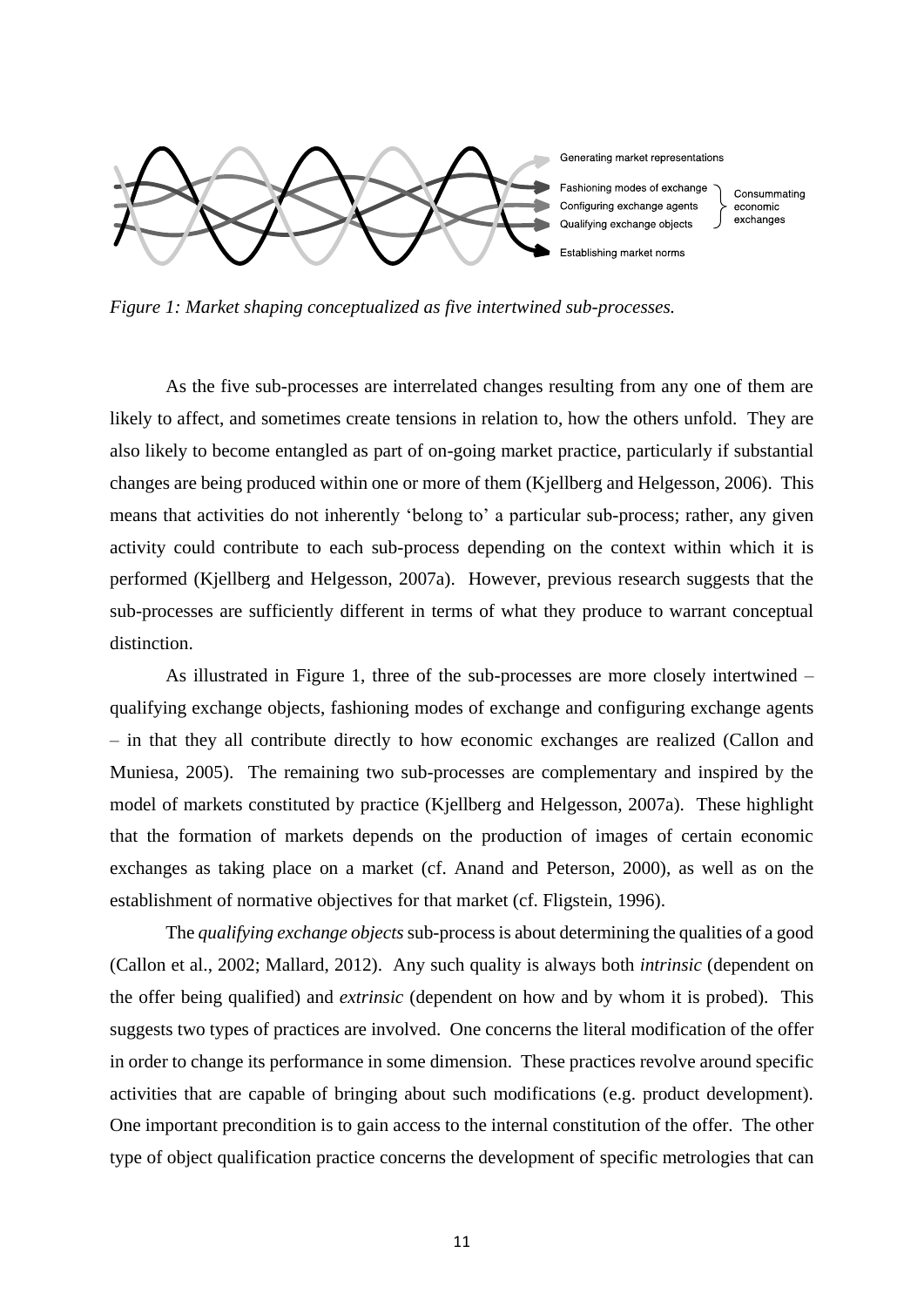be used to probe products/services (Beuscart and Mellet, 2013; Reijonen and Tryggestad, 2012). Access to the inside of the object could be useful, but is not necessarily a precondition. Activities here could involve identifying and working with customers in developing, testing and commercializing goods.

The second sub-process, *fashioning modes of exchange,* concerns organizing the encounter and subsequent economic exchange of a good (Callon and Muniesa, 2005; Kjellberg and Helgesson, 2007b). There are two complementary facets, the first of which revolves around creating a transactional infrastructure for conducting economic exchanges (e.g. Cochoy, 2008, 2010; Hagberg, 2010). This is systemic; the various components of such infrastructures make up wholes. The other is to establish interaction routines for the exchange parties (e.g. Håkansson and Snehota, 1995). This is bilateral; it involves scripting an interactive sequence that consummates an economic exchange. Specific practices include company initiatives to establish modes of exchange for different customers, and promoting these within and across organisations (e.g. sales networks). This involves the application of specialized competences, e.g. in market research, merchandizing (cf. Barrey et al., 2000).

Third, *configuring exchange agents* is about assembling the heterogeneous collectives that act in market situations (Andersson et al., 2008; Cochoy, 2008; MacKenzie, 2009). Successful enactment of an exchange sequence requires actors capable of performing the scripted actions and responding to the other party. This typically includes configuring buyers/customers and sellers/suppliers. The sub-process thus overlaps with the extrinsic facet of qualifying goods, which depends on the experiences, sensitivities and skills of the assessing actor. It further relates to the establishment of interaction routines when fashioning a mode of exchange. Assembling a collective requires combining elements into entities capable of performing specific actions, e.g. educating actors, organising supply chains, adding knowledge about product uses, etc. Well-known examples of elements that contribute here include CRM tools and loyalty cards. The process comprises the scripting of actions (Akrich, 1992) and the literal putting together of elements, i.e. efforts to ensure that acting entities incorporate particular pieces of information, knowledge or devices. Since most elements can be used in more than one agential configuration (Andersson et al., 2008), a central challenge is to ensure that a specific configuration is realized in a given exchange situation.

*Establishing market norms* shapes normative objectives for how a market should be organized according to some actor(s) (Kjellberg and Helgesson, 2007a). This includes reform efforts and market de-/re-regulations (Johansson Krafve, 2014; Reverdy, 2010) as well as company specific efforts to establish objectives for their market engagements, e.g. in the form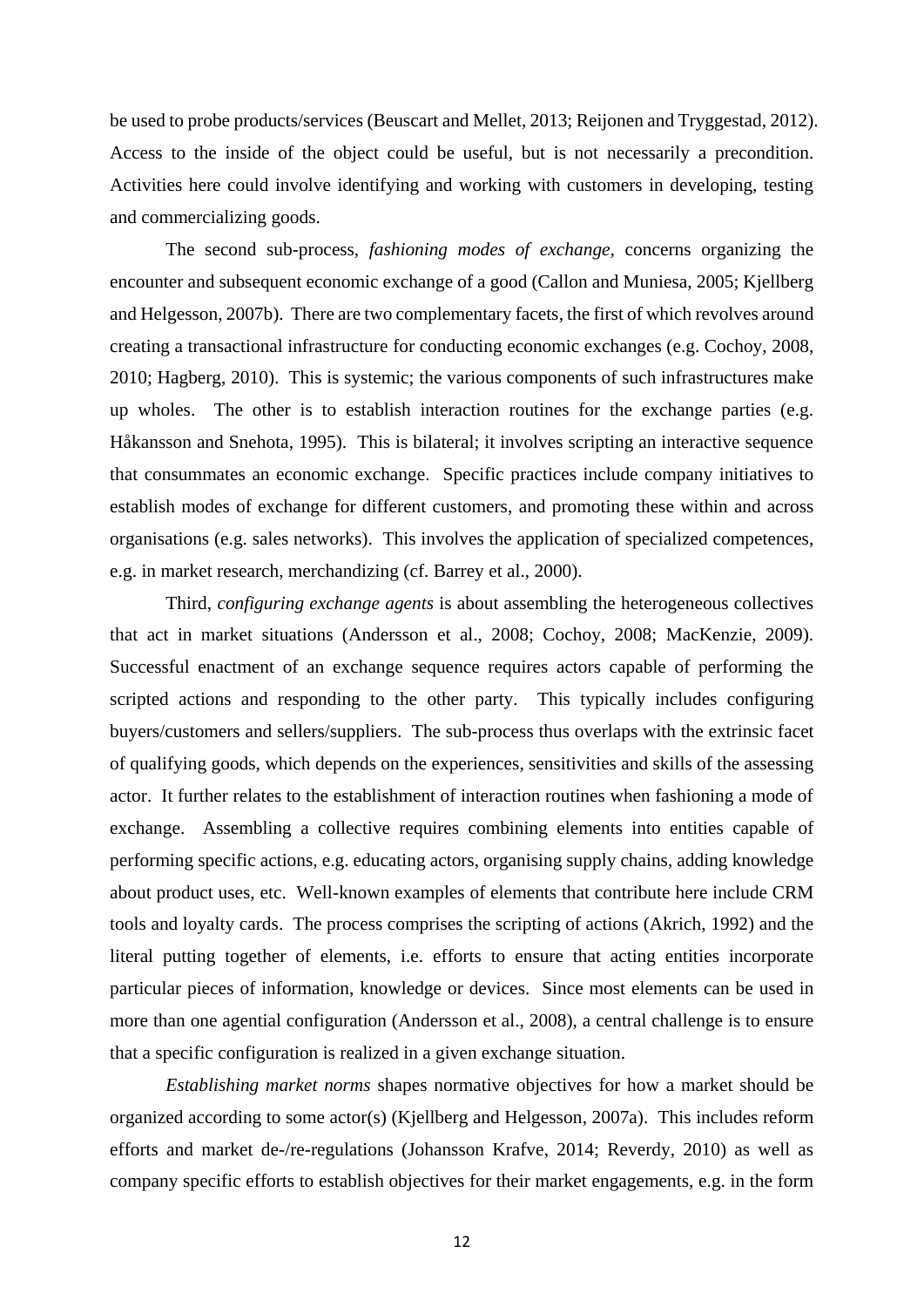of business models (Doganova and Eyquem-Renault, 2009; Mason and Spring, 2011). Generally, the sub-process concerns what values should guide actors in a particular market, making it highly political (cf. Fligstein, 1996). These values may directly relate to each of the other sub-processes. For example, characteristics that market actors should have (e.g. in terms of size or capabilities), or ways in which the market is best depicted (concentration, price levels, etc.). The practices include establishing or changing formally approved rules, informal norms, and shared understandings about markets (e.g. Azimont and Araujo, 2014; Beunza and Garud, 2007). The design of market regulations typically engages policy makers and authorities, but other stakeholders may also seek to influence such processes.

Lastly, *generating market representations* produces images of a market and/or how it works based on some aggregation of exchanges (Rinallo and Golfetto, 2006; Azimont and Araujo, 2007; Harrison and Kjellberg, 2010). The images will depend on the exchanges being aggregated (and hence on the outcomes of the first three sub-processes) and on how these are brought together and represented. The process also depends on the established market norms; these will suggest what is important to depict. One example is conducting market analysis, which involves the use of specific methods of measurement and instruments to generate representations of exchanges, e.g. analyses of point-of-sales data. Efforts to promote/disseminate market images are also central. These activities could involve sales, marketing and product management staff debating 'what our customers want' (Dubuisson-Quellier, 2010) or specialized market analysts proffering their views (Beunza and Garud, 2007).

We argue that these five intertwined sub-processes constitute a comprehensive framework. While alternative conceptualizations are possible, it offers a consistent and much richer conception of market shaping processes than those found in the user literatures. Notably, it takes us beyond a product (development) focus while still recognizing its import via the qualification of goods, and hence addresses the noted tendency to underplay the user-market relation. By positing that agential capacities are enacted during market shaping, the framework is also well suited to address the converse issue of exaggerating the import of users on markets by equating them with customers.

#### **Conceptual elaboration of user involvement in market shaping**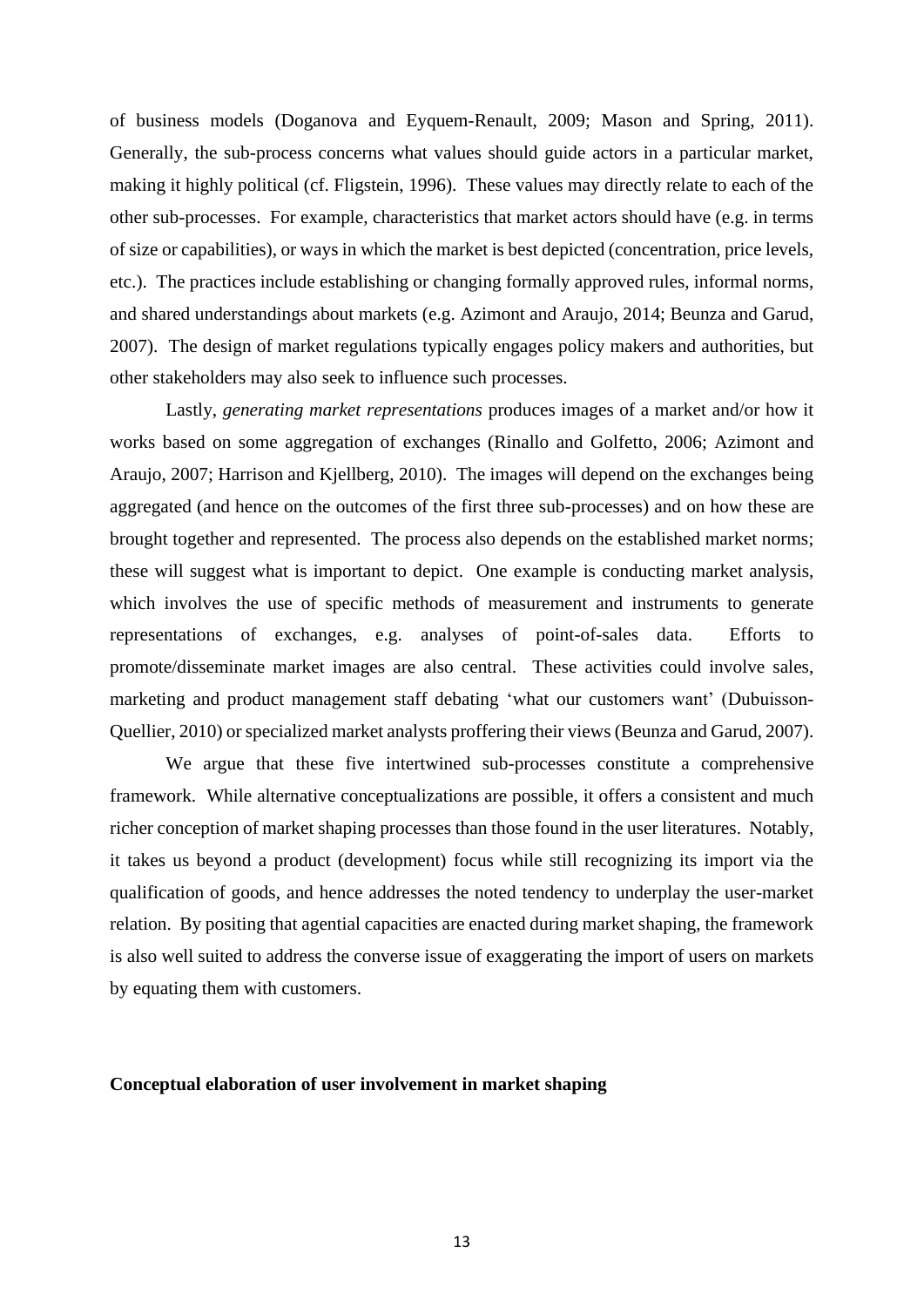We now elaborate on the user-market relationship, providing empirical illustrations based on previous research (where available) and developments in markets that should be generally familiar (see Table 1 for a summary)

- Insert Table 1 about here -

### *Qualifying exchange objects*

Our framework highlights two types of practices in which users may become involved. First, users may take part in the literal modification of exchange objects. Empirical studies reviewed above suggest users can shift from passively accepting the proposed qualification of a good to actively modifying it. User involvement is sometimes actively sought by producers, e.g. by allowing access to the internal constitution of their products via tool kits (Franke and von Hippel, 2003; Jeppesen, 2005), or actively soliciting input from users in NPD processes (as suggested in the co-creation literature). However, there are dimensions for qualifying a good that do not relate directly to use (e.g. environmental consequences) or that stay within the realm of intended uses (e.g. prescribed behaviour). The role of users in modifying exchange objects in these dimensions is less clear.

An alternative form of user involvement occurs when resistant users engage in designing and commercialising alternative goods as user entrepreneurs/ producers (Baldwin et al., 2006). For example, user communities centred on on-line gaming, with or without the involvement of a supplier (e.g. Humphreys et al., 2005). This is likely to be correlated with user-perceptions of inferior performance of available goods.

Second, users may contribute to develop specific metrologies to probe products. They may do so directly, by suggesting new criteria for qualifying goods, or indirectly, by developing applications that direct attention to new aspects of existing products. One example is how early users of a new scientific instrument developed applications that came to guide a supplier's development activities (Harrison and Waluszewski, 2008).

Hence, the first sub-process acknowledges the established user-technology relation, but adds nuance to this by highlighting the dual role of users in the qualification of exchange objects. The extent of user involvement in a specific market is likely to depend on the relative importance of dimensions whereby user experience and skills are considered relevant. It is also likely to vary with the degree of user access to the internal constitution of the object. Finally,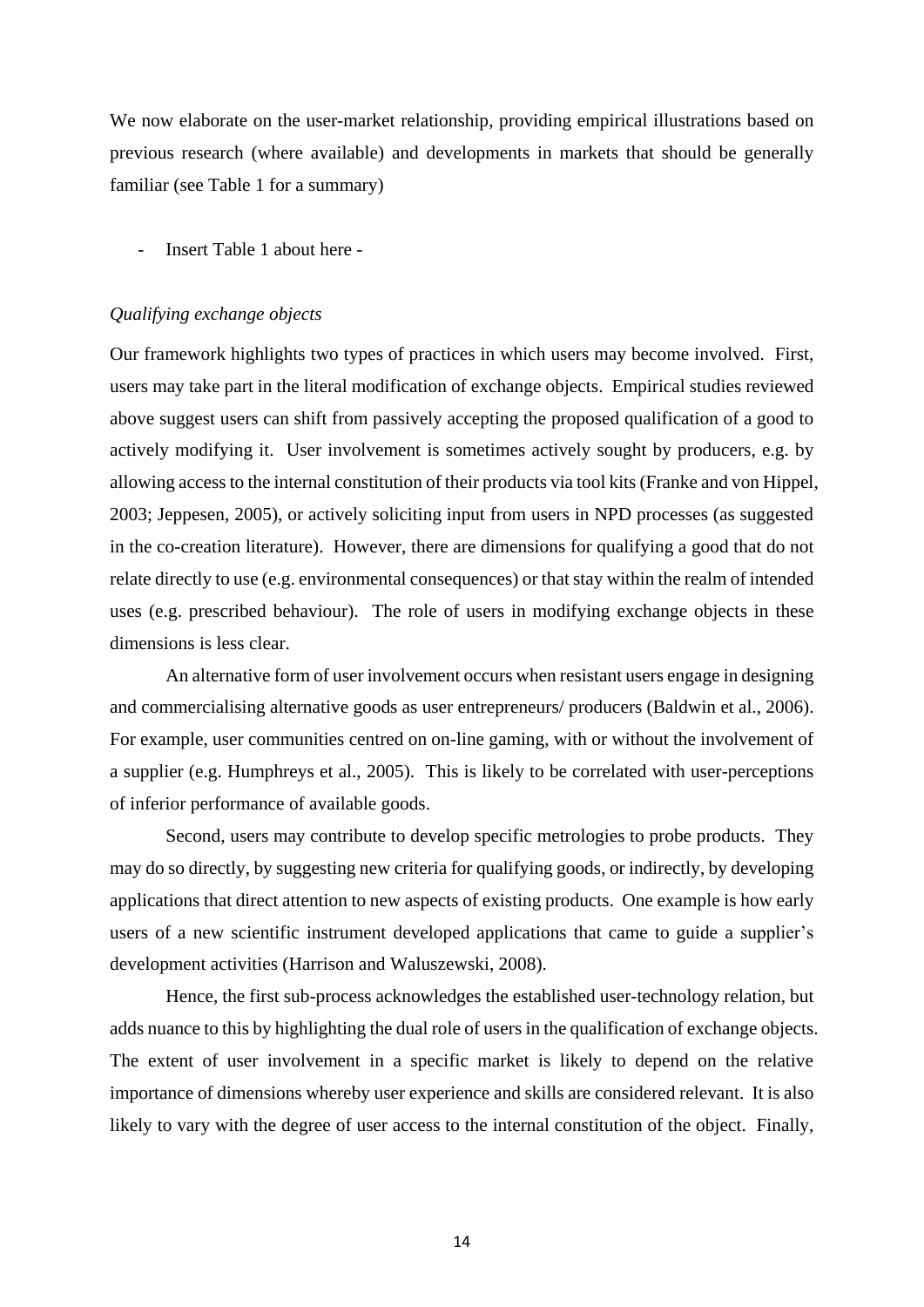we expect variation depending on the extent to which current uses are reflected in the qualification of exchange objects.

## *Fashioning modes of exchange*

User involvement is also traceable by analysing how market exchanges are organized. Specifically, our framework highlights the importance of mediating between production and consumption (Schot and de la Bruheze, 2003) by creating transactional infrastructures and establishing interaction routines. While users may not intuitively be expected to take part in such matters, there are numerous examples to the contrary. One explanation is that 'resistant users' can disagree with the way in which market exchanges are organized, rather than with the qualification of the exchange object. As a result, they might select non-market exchanges or establish alternative ways of making goods accessible as illustrated by our introductory examples. Users also resist specific modes of exchange by refusing to follow the script provided.<sup>10</sup> Depending on the responsiveness of the other party, such situations may escalate into public campaigns or other efforts to alter the mode of exchange.

In general, the degree to which the economic exchange of an object is distinct from its use is likely to influence inversely the extent of user involvement in fashioning the mode of exchange. Markets for 'classic' services that directly involve the customer qua user, e.g. hairdressing, would increase the likelihood of user involvement as compared to markets for services that are mediated by physical products (cf. Vargo and Lusch 2004). In the latter, the subsequent use of an object can be seen as largely independent of how it was exchanged, thus providing less incentives for users to engage directly. However, exchange objects can be requalified so that the *service* derived from them becomes the object of exchange. This would then increase the likelihood of user involvement by linking use and users more closely to exchange (as in our car-sharing example).

## *Configuring exchange agents*

1

Here, one aspect of user involvement concerns the extent of direct participation in consummating economic exchanges. It is possible to recognize users as either an agential category in their own right, or as one of the elements making up another category, e.g. 'customers'. So far, we have assumed users are recognizable as a distinct agential category that

 $10$  It should be noted that there is considerable conflation between customers and users here, even in the most relevant examples, such as Kline's (2003) account of US farmers' resistance towards joining electricity cooperatives in the 1930s.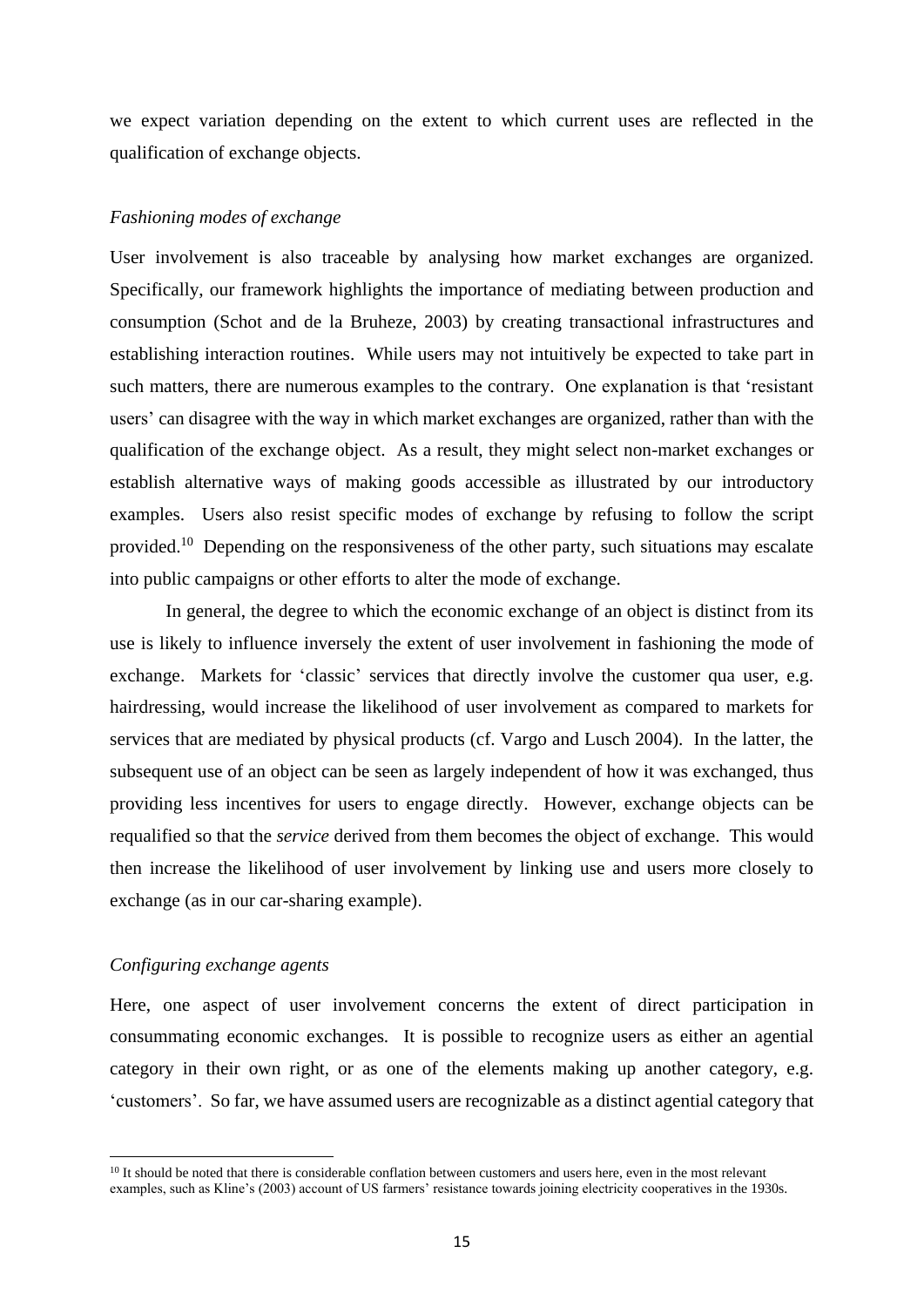can be explicitly included in the exchange process. This is not always the case. In many markets, particularly consumer markets, the configurations of users and customers overlap to such an extent that these are treated as one-and-the same, thus blurring user involvement. By emphasizing the combination of elements and the associated challenge of ensuring that a specific agential configuration is realized in a given situation, CMS allows a more fine-grained understanding.

The exchange and subsequent use of a good can overlap so that 'customer' and 'user' coincides, e.g. when getting a haircut. Yet even here, they could be distinct – think 'parent taking child to get haircut'. Moreover, a significant overlap between the elements that make up 'the customer' and 'the user', such as when they involve the same 'human body', is not enough to ensure user participation in exchange. An individual may lack previous user experience or fail to use it when consummating the exchange. Actual user involvement is thus a matter of the extent to which user-considerations are incorporated into the agential configuration of the buyer or customer. This relates back to the extrinsic facet of qualifying exchange objects and the devices used to probe an object.

Variation across markets is likely, both in terms of the form and extent of user participation, and in terms of user proactivity. In some instances, users have gained power by passively being enrolled into the collectives that constitute customers. This may be part of a seller's marketing strategy, as in the case of Frequent Flyer Programs in the market for air travel (Araujo and Kjellberg, 2015). From a more proactive standpoint, users may refuse to accept or initiate changes in, existing actor configurations. For example, inserting themselves into organizational purchasing processes to influence buying behaviour (cf. Ulkuniemi et al., 2015). Irrespective of how such changes are initiated, they are likely to re-configure power relations in the market (e.g. Cova et al., 2011; Akaka and Chandler, 2011).

Users may also influence the assembling of collectives by configuring one another alongside current market agents, e.g. via devices that allow users to engage as a collective. Lindsay's (2003) study of the TSR-80 computer provides one example of a user community influencing the very idea of the computer user. Devices used by companies to collect and disseminate user feedback and configure customers as collectives (e.g. TripAdvisor), are another example. Early users may also influence sales processes/devices to the extent that they aid the supplier in configuring later customers as illustrated by the use of early user experiences of the Minimoog synthesizer in its further commercialization (Pinch, 2003).

Users can also configure agents that are not directly involved in economic exchange. For instance, the successful creation of a user community may be a basis for engaging in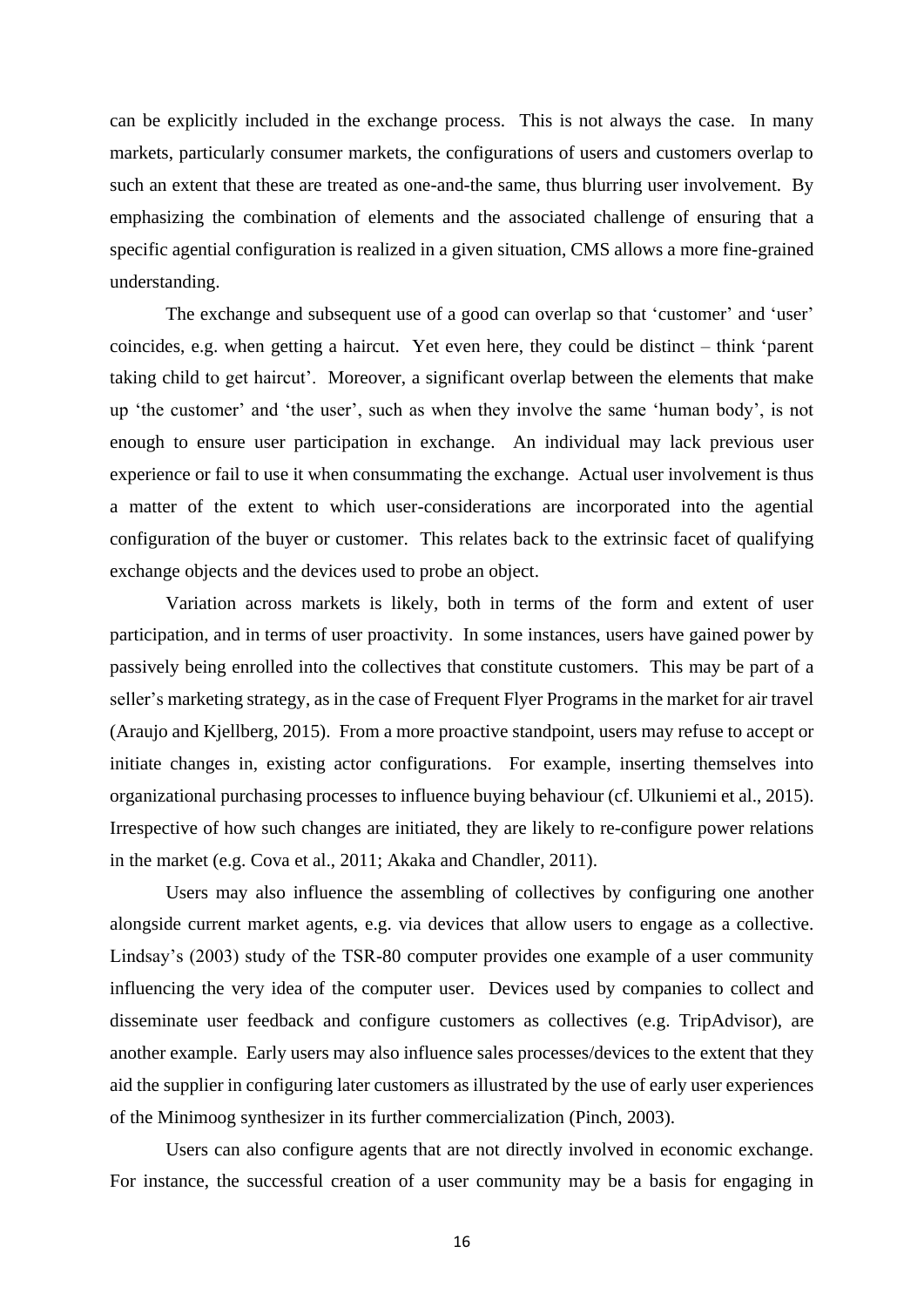establishing market norms. Similarly, user communities may be instrumental in disseminating alternative images of a market. These may in turn influence the consummation of economic exchanges in that market. In some instances, suppliers also actively support such user communities, e.g. pharmaceutical companies sponsoring patient organizations.

In sum, user participation in configuring exchange agents can be both direct and indirect, and extend beyond the exchange situation. The extent to which users participate in economic exchanges is likely to vary across markets, as is the degree to which they engage in attempts to configure the agents that do participate. Being recognized as a distinct agential category by other market actors will increase the likelihood of user influence, but it is neither a necessary nor a sufficient condition for it.

## *Establishing market norms*

Users might contribute here by promoting alternative values, ideas regarding acceptable exchanges, and influencing behavioural norms (see our Pirate Bay illustration). User communities provide an example of how users can attain influential roles in informal normalizing processes in markets. In more formalized settings, consumer organizations sometimes obtain seats on expert committees investigating legislative changes, etc. (van de Bovenkamp and Trappenburg, 2011).

User engagement in and influence over normalization will probably vary depending on what the norm concerns. It is likely to be stronger for norms regarding the qualification of exchange objects than for those relating to modes of exchange, unless the market exhibits a strong direct link between exchange and use. Similarly, user involvement in establishing norms about the constitution of exchange agents would depend on the extent to which users consider (participation in) exchange activities important. Finally, user involvement would depend on whether users consider current market images to be relevant. In short, the extent of user participation is likely to vary even within one market, depending on what is being normalized.

In all cases, successful user participation in establishing market norms hinges on users becoming recognized as relevant. As such, there is a close link to the configuration of market agents. While users are not typically the most powerful group in this respect, there are markets in which they have considerable 'clout', e.g. health care. The increasing possibilities for user community formation offered by digital technologies are likely to influence positively user participation.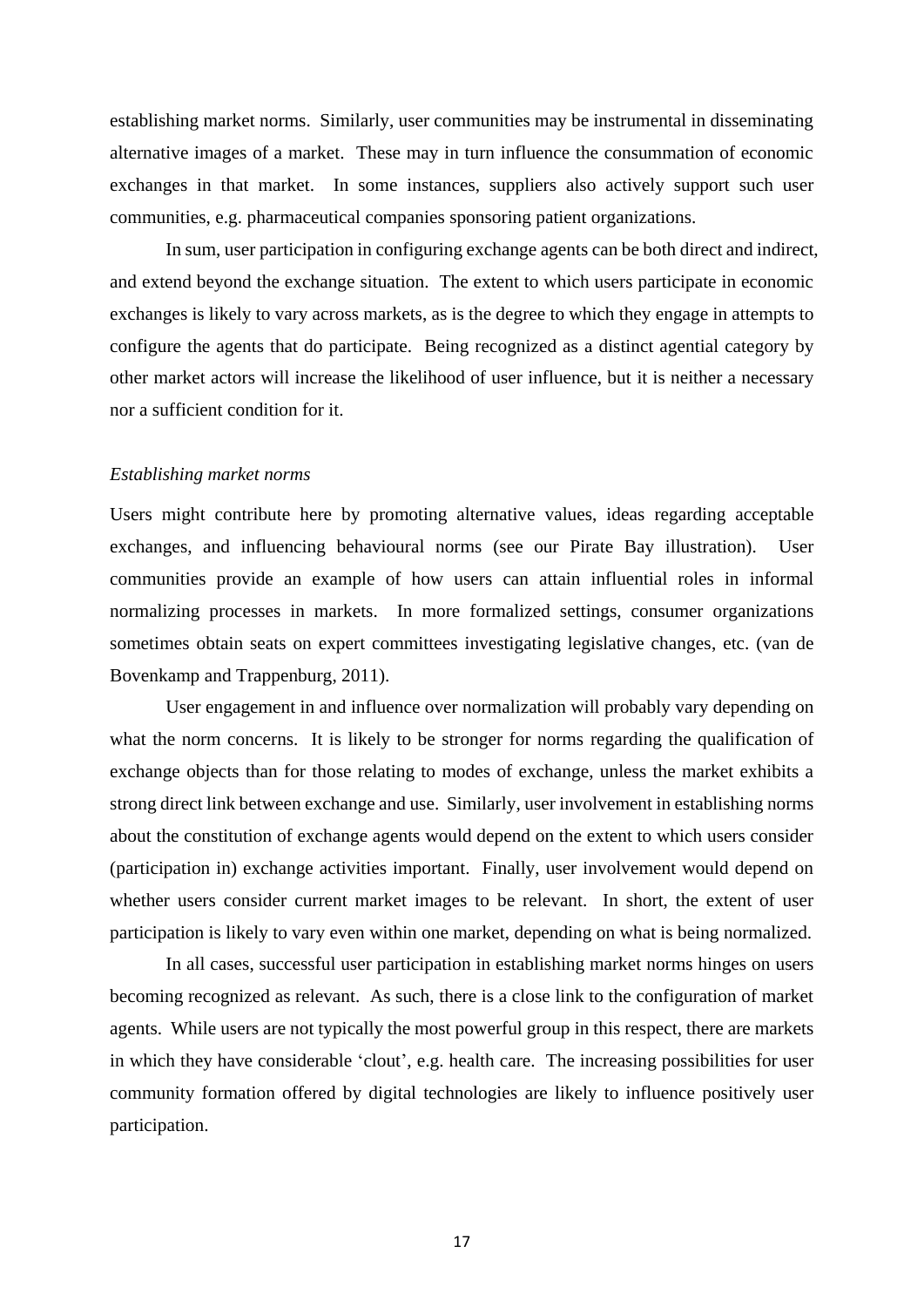#### *Generating market representations*

User involvement here ranges from the efforts of highly involved user activists, via user panels and other forums for user input, to the passive contributions of consumers leaving traces of their behaviour. User involvement is further intertwined with the formation of user communities/organizations that can provide alternative images of the consequences of specific market arrangements.

Efforts to disseminate alternative market images may be combined with e.g. explicit attempts to alter market norms. For example, in the market for car-sharing, users both advocated alternative market images and promoted an alternative mode of exchange. Less proactively, users can contribute to generate market representations by providing input into market analyses, e.g. via participation in user panels, or simply accepting cookies in their browsers.

User influence over this sub-process is again likely to vary across markets. It depends on the extent to which current methods of representing the market recognize and employ userrelated indicators. It is also hinges on the extent to which (groups of) users are equipped to produce and disseminate market images to relevant others. Most importantly, this requires an ability to collect and aggregate user-related data into market images.

## **Discussion**

This paper has conceptually elaborated on the user-market relationship. We outlined the usermarket relationship in the marketing, STS and user-innovation literatures, and argued that these literatures both exaggerate and underplay user influence. Adopting a CMS perspective allowed us to systematically explore user involvement beyond the qualification of goods and development of uses. By conceiving markets as on-going enactments shaped by five interrelated sub-processes, we identified and illustrated how users may contribute to shape the mode of exchange in markets, the configuration of market actors, the norms that govern markets, the images produced of them, as well as the goods exchanged. In other words, we contend that users should be conceived as potential market agents, whose involvement is empirically observable in all five sub-processes of market shaping.

This suggests a significantly wider scope for user participation in markets than currently recognized. Due to the conceptual nature of our work, it is difficult to make strong claims as to the relative importance of user involvement in and across the sub-processes. However, we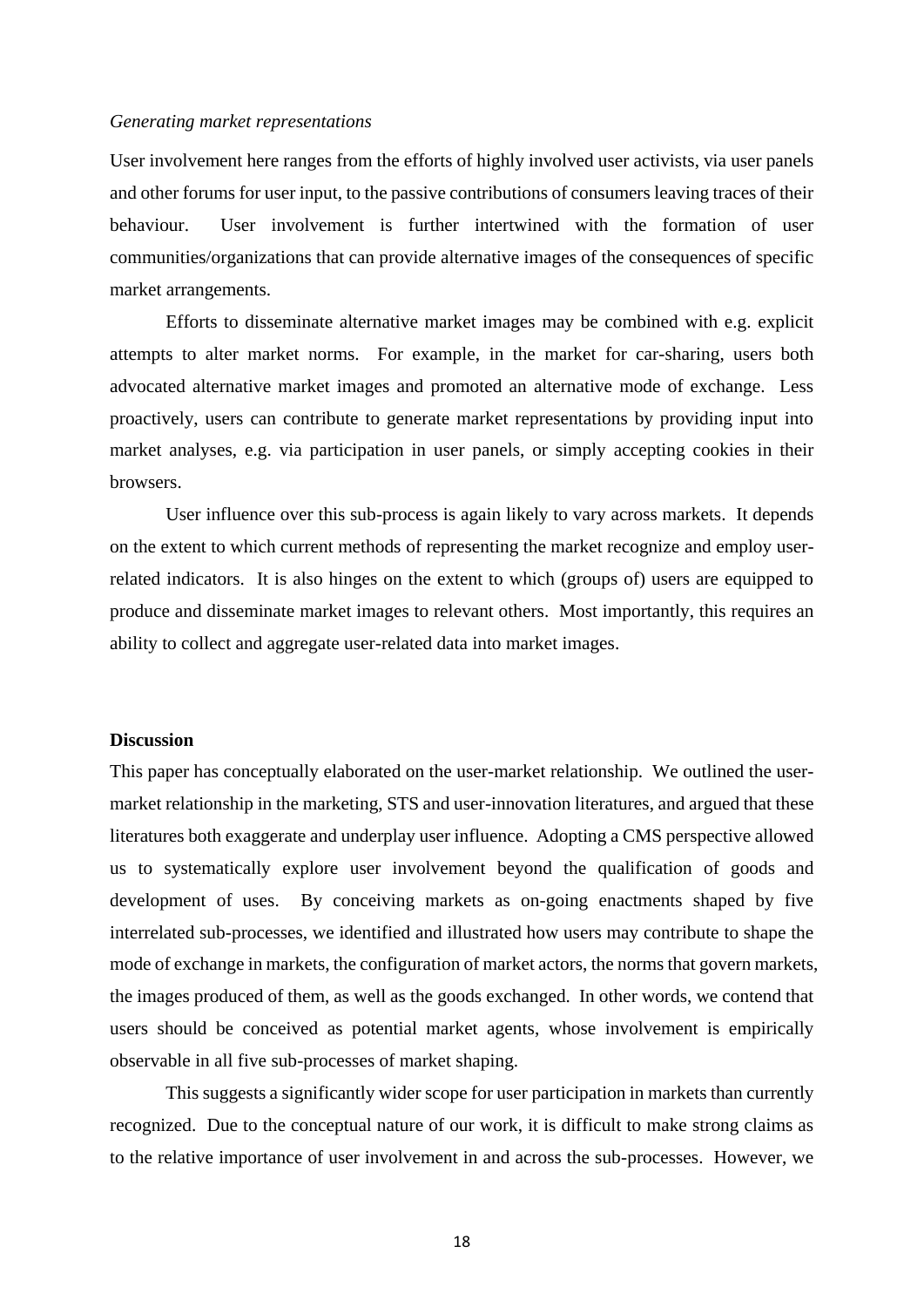have identified conditions likely to affect the extent of user influence in each sub-process. This allows us to assert that user influence is likely to differ between markets along with variations in these conditions. Establishing the precise character of user influence in specific markets, however, requires empirical examination.

Based on our conceptual discussion, comparative static and cross-sectional research could generate knowledge about the extent, character and variation of user involvement over time and across markets. Such studies could investigate variation in user involvement across sub-processes within specific markets and/or search for similarities and differences in user involvement across markets. For example, what makes users important in certain markets and less so in others? How does user proactivity vary across different market sub-processes? Are there systematic differences in user participation in different sub-processes within one market, between markets in different stages / phases of realization, and across markets that are organized differently? Here, our conceptualization of market shaping and the identified circumstances favouring user involvement offers useful starting points for both study design and data collection.

However, it is problematic to address questions invoking dynamics, such as how users are constituted as market agents and how their capacities as agents emerge over time, through static cross-sectional studies. Longitudinal case studies of specific markets are thus crucial for generating knowledge that can help explain user involvement. How (and why) does user involvement vary within and across the sub-processes over time? How is user involvement interrelated across the five sub-processes within an on-going market change process? Are there distinct patterns of user involvement in the sub-processes over time? Here, our conceptual work offers a frame of reference for systematically tracing user influence beyond product development.

In particular, our elaboration of the user-market relationship adds three things. First, it expands the scope of how users can shape markets by including five sub-processes, and not only emphasizing one, which allows us to discuss an expanded user-market relationship. The conditions identified as conducive to user involvement above offer concrete support to empirical study design. These conditions revolve around the enactment of users as agents in specific market situations, either by linking use more closely to the consummation of economic exchange or by recognizing users as relevant stakeholders. As an example, a comparative study of markets for goods that vary in terms of their separation of exchange from use would be suitable for investigating user involvement in fashioning modes of exchange. Similarly, an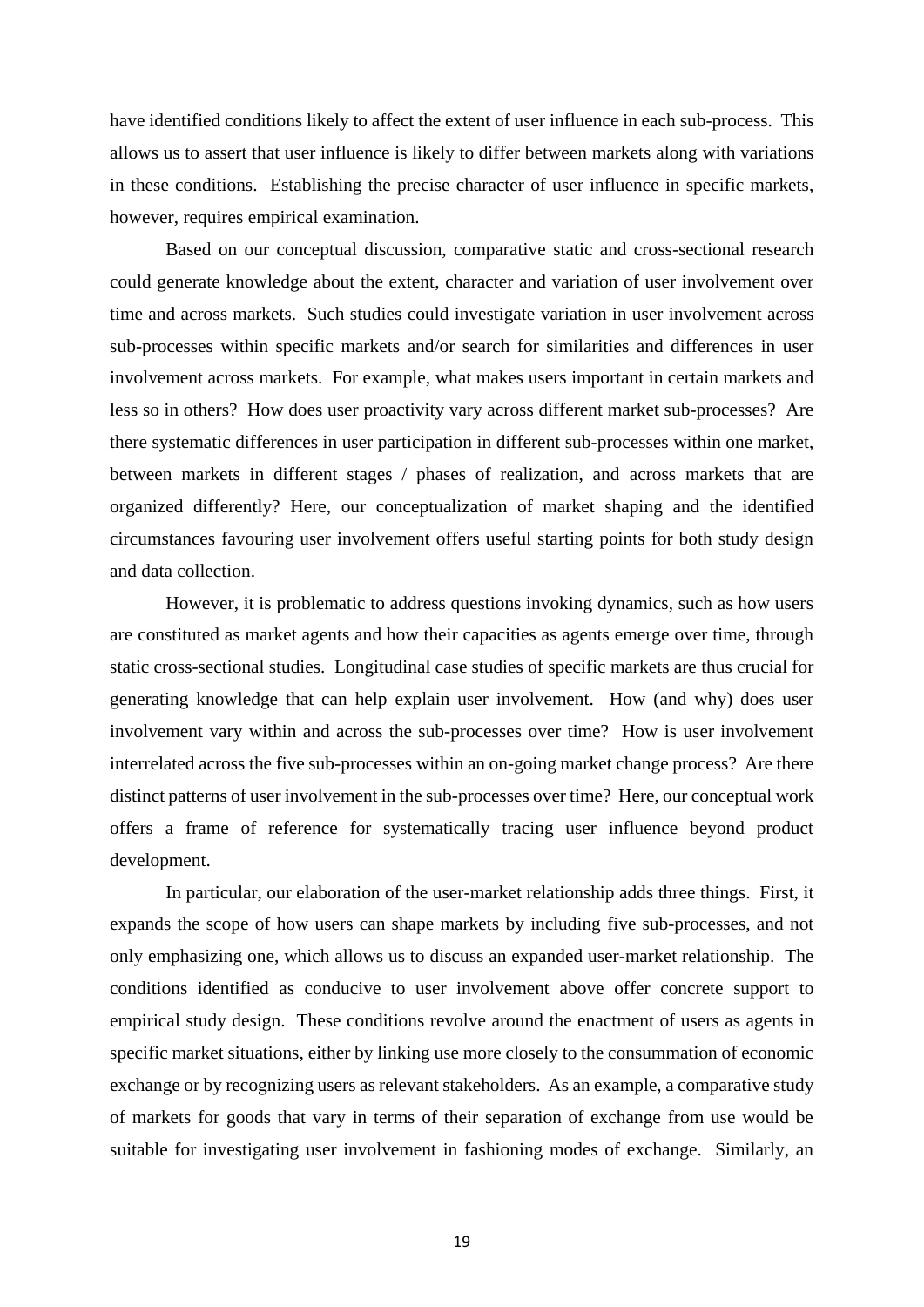empirical study of how users influence market norms should seek to capture the ways and extent to which users are recognized as relevant stakeholders.

Second, by conceiving the very constitution of market actors as part of market shaping, our model endogenizes the emergence of specific user versions with particular agential capacities. That is, the market-shaping roles of users are not pre-defined; in a specific market users can be enacted in many ways, including the possibility of acting as stand-ins for customers. However, the range of possible user roles is much wider, which complicates a reliance on 'user influence' to explain the emergence of specific market forms, since users are no longer existing 'prior to' the market. Endogenizing the emergence of users also allows us to question the consequences of invoking specific user versions, both as part of the market shaping subprocesses discussed above, and as part of particular market configurations (Storbacka and Nenonen, 2011). Here, we can pose new questions about user influence that go beyond simplistic user conceptions, possibly also raising questions about users *of* markets.

Third, , and related, working markets incorporate a variety of actors engaging in continuous efforts to put in place conditions for exchange (Callon, 1998a; Callon et al., 2007; Araujo et al., 2010a). This may include efforts to configure 'who the user is' and award users more or less passive roles (e.g. Lindsay, 2003). Moreover, selling organizations engage in efforts to award specific roles to users, notably in new product development, which may channel user influence in certain directions rather than others. This raises questions concerning their efforts to involve users in market organising and configure user roles to their benefit. Supplier initiatives towards value co-creation (e.g. Grönroos, 2008), e.g. creating devices to empower users, and persuading users to assume more or less active roles, can also be employed. Of course, suppliers must be aware that users may seek to exclude them from their activities (e.g. Flowers, 2008) and that users/user communities could alter, break or circumvent their efforts (cf. Kline, 2003; Wyatt, 2003). In this respect, our work injects some perhaps healthy doubt as to the effects of user involvement, and in particular the co-optation of users, for commercial purposes.

To conclude, our discussion has relevance both for the user literatures, in which a more elaborate conception of markets is motivated, and for CMS, in which a more systematic attention to users can be called for. While users may be expected to assume more prominent positions in certain areas of market shaping than in others, we hope to have shown that user influence across all of the five sub-processes cannot be disregarded simply as a matter of course. Conversely, while other groups of actors implicated in the shaping of markets may be expected to assume central roles in such processes (buyers, sellers, regulators, etc.), we hope to have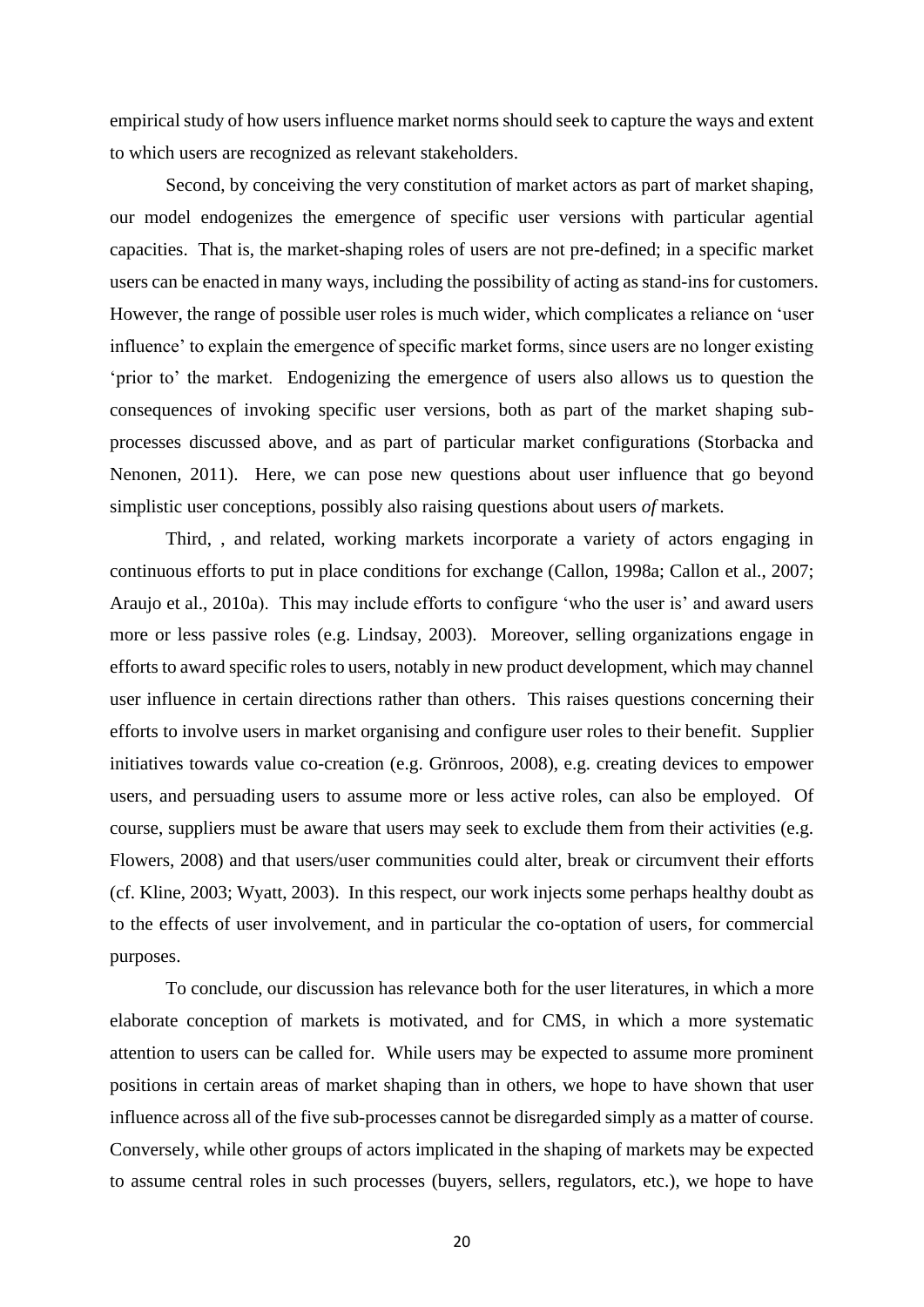shown that user influence can indeed be important. Our conceptualization of markets as constituted via five interrelated market-shaping sub-processes also underscores that there are few conceptual obstacles against empirically investigating user influence on markets.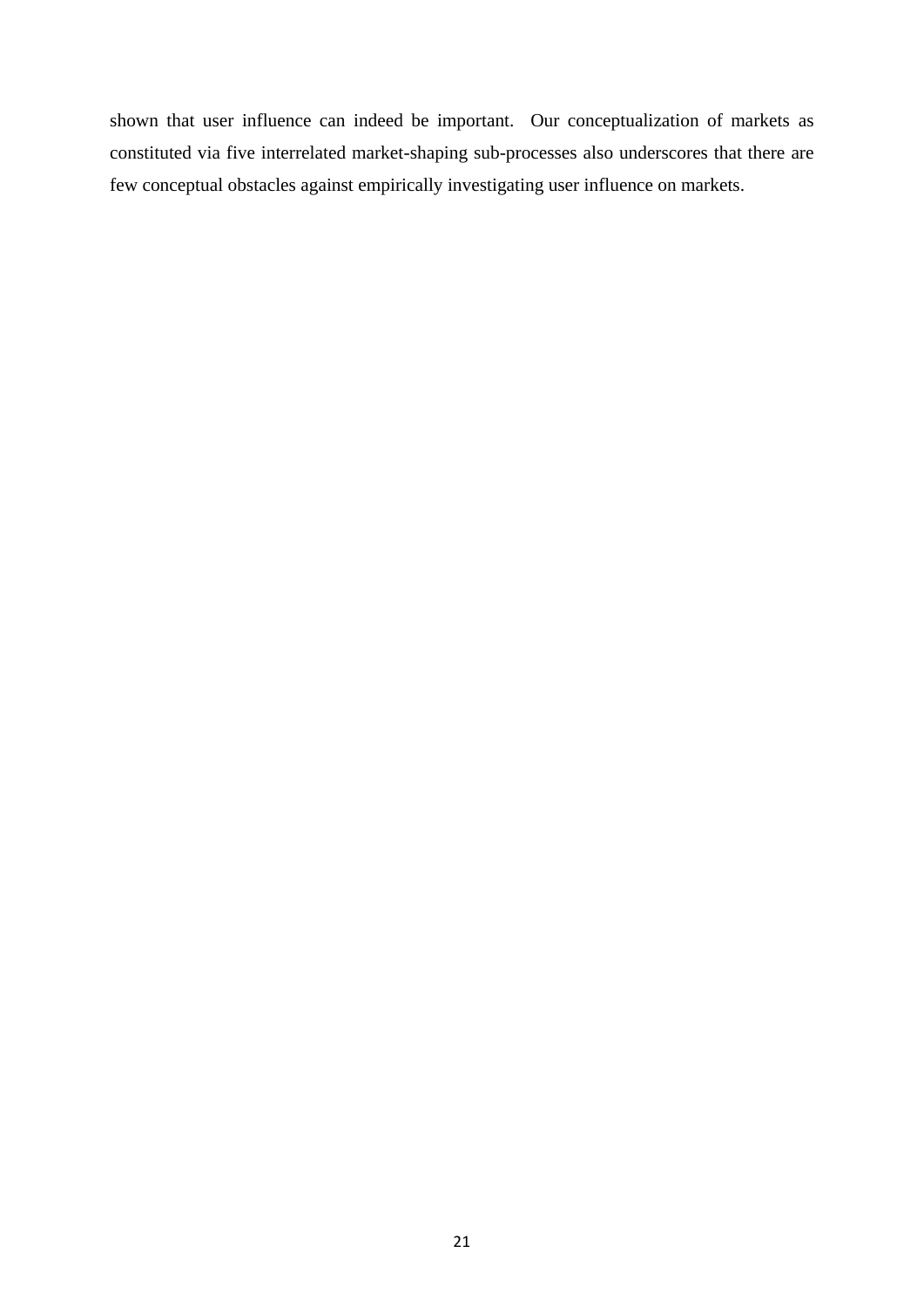## **References**

- Abernathy, W.J. and Clark, K.B. (1985) 'Innovation: Mapping the winds of creative destruction', *Research Policy* 14(1): 3-22.
- Akaka, M.A. and Chandler, J.D. (2011) 'Roles as resources: A social roles perspective of change in value networks', *Marketing Theory* 11(3): 243-60.
- Akaka, M.A., Corsaro, D., Kelleher, C., Maglio, P., Seo, Y., Lusch, R.F. and Vargo, S.L. (2013) 'The role of symbols in value cocreation', *Marketing Theory* 14(3): 311-26
- Akrich, M. (1992) 'The de-scription of technical objects', in W. Bijker and J. Law (eds.) *Shaping Technology/Building Society*, pp. 205-24. Cambridge, MA: MIT Press.
- --- (1995) 'User representations: Practices, methods and sociology', in A. Rip, T.J. Misa and J. Schot (eds.), *Managing Technology in Society: The Approach of Constructive Technology Assessment.* London: Pinter.
- Akrich, M., Callon, M. and Latour, B. (2002a) 'The Key To Success In Innovation Part I: The Art Of Interessement', *International Journal of Innovation Management* 6(2): 187-206.
- --- (2002b) 'The Key To Success In Innovation Part II: The Art Of Choosing Good Spokespersons', *International Journal of Innovation Management* 6(2): 207-25.
- Alam, I. (2002) 'An exploratory investigation of user involvement in new service development', *Journal of the Academy of Marketing Science* 30(3): 250-61.
- Alderson, W. and Cox, R. (1948) 'Towards a Theory of Marketing', *Journal of Marketing* XIII (2)**:**  137–52.
- Anand, N. and Peterson, R.A. (2000) 'When Market Information Constitutes Fields: Sensemaking of Markets in the Commercial Music Industry', *Organization Science* 11(3): 270–84.
- Andersson, P., Aspenberg, K. and Kjellberg, H. (2008) 'The configuration of actors in market practice', *Marketing Theory* 8(1): 67-90.
- Araujo, L. (2007) 'Markets, Market-Making and Marketing', *Marketing Theory* 7(3): 211-26.
- Araujo, L., Kjellberg, H. and Spencer, R. (2008) 'Market Practices and Forms', *Marketing Theory* 8(1):  $5-14.$
- Araujo, L., Finch, J.H. and Kjellberg, H. (2010a) 'Reconnecting marketing to markets: an introduction', in L. Araujo, J.H. Finch and H. Kjellberg (eds.) *Reconnecting Marketing to Markets*, pp. 1-12. Oxford: Oxford University Press.
- --- (eds.) (2010b) *Reconnecting Marketing to Markets*. Oxford: Oxford University Press.
- Araujo, L. and Kjellberg, H. (2015) 'Forming Cognitions by Investing in a Form: Frequent Flyer Programs in US air travel post deregulation (1981-1991)', *Industrial Marketing Management.*  Published online ahead of print. DOI: 10.1016/j.indmarman.2015.03.006.
- Arnould, E. and Thompson, C. (2005) 'Consumer Culture Theory (CCT): Twenty Years of Research', *Journal of Consumer Research* 31(4): 868-82.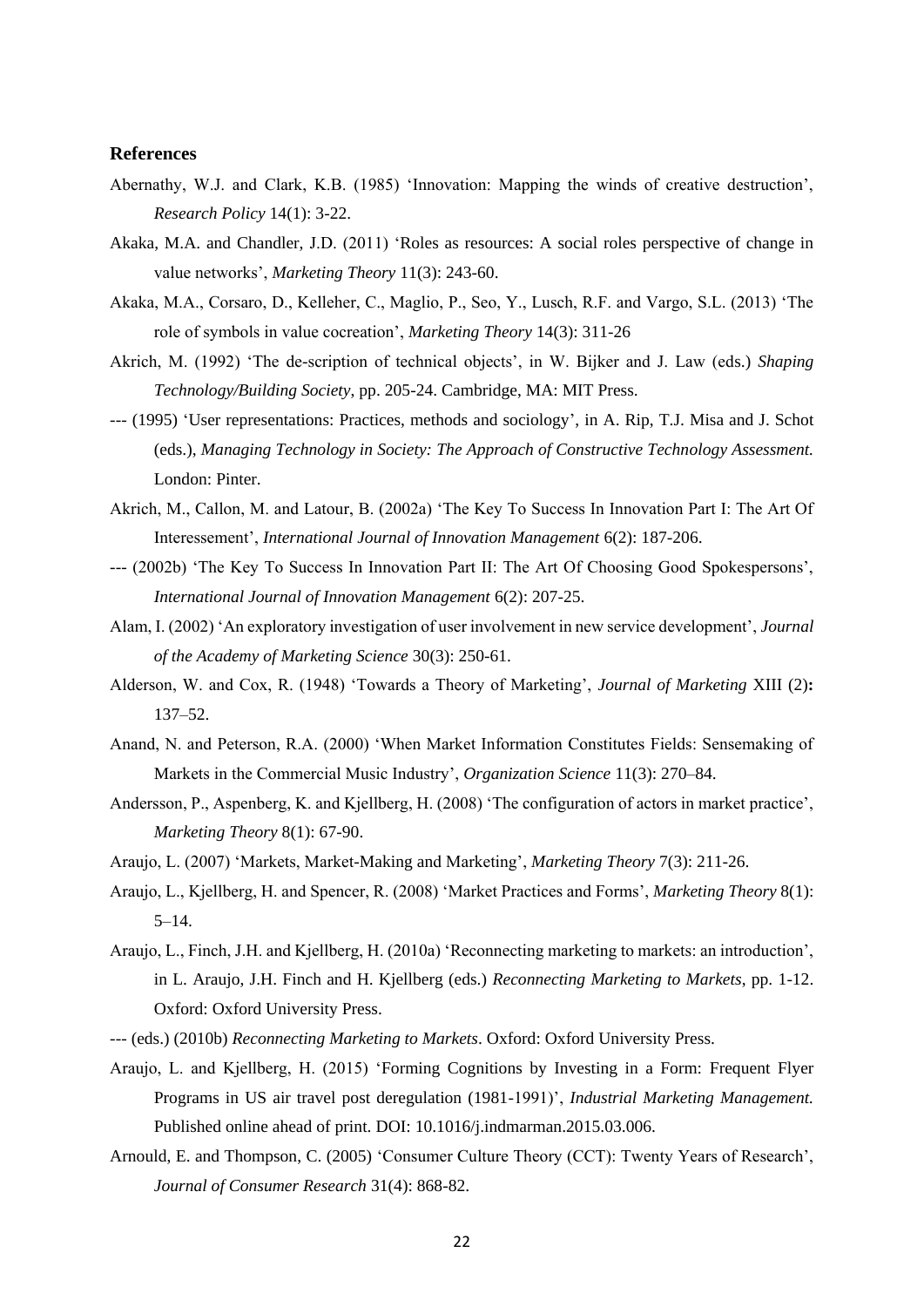Arvidsson, A. (2011) 'Ethics and value in customer co-production', *Marketing Theory* 11(3): 261-78.

- Azimont, F. and Araujo, L. (2007) 'Category reviews as market shaping events', *Industrial Marketing Management* 36(7): 849-60.
- --- (2014) 'Credible qualifications: the case of functional foods', in S. Geiger, D. Harrison, H. Kjellberg and A. Mallard (eds.) *Concerned Markets. Economic Ordering for Multiple Values*, pp. 46-71. Cheltenham: Edward Elgar.
- Baldwin, C., Hienerth, C. and von Hippel, E. (2006) 'How user innovations become commercial products: A theoretical investigation and case study', *Research Policy* 35(9): 1291-313.
- Ballantyne, D. and Varey, R. (2006) 'Creating value-in-use through marketing interaction: the exchange logic of relating, communicating and knowing', *Marketing Theory* 6(3): 335-48.
- Barrey, S., Cochoy, F. and Dubuisson-Quellier, S. (2000) 'Designer, packager et merchandiser: trois professionnels pour une même scéne marchande', *Sociologie du Travail* 42(3): 457–82.
- Beckert, J. and Aspers, P. (eds.) (2011) *The Worth of Goods: Valuation and Pricing in the Economy*. Oxford: Oxford University Press.
- Beckett, A. and Nayak, A. (2008) 'The reflexive consumer', *Marketing Theory* 8(3): 299-317.
- Beunza, D. and Garud, R. (2007) 'Calculators, lemmings, or frame-makers? The intermediary role of securities analysts', in M. Callon, Y. Millo and F. Muniesa (eds.) *Market Devices*, pp. 13–39. Oxford: Blackwell publishers.
- Beuscart, J.-S. and Mellet, K. (2013) 'Competing Quality Conventions in the French Online Display Advertising Market', *Journal of Cultural Economy* 6(4): 402–18.
- Biemans, W.G. (1991) 'User and third-party involvement in developing medical equipment innovations', *Technovation* 11(3): 163-82.
- Boyer, R. (1997) 'The Variety and Unequal Performance of Really Existing Markets: Farewell to Dr. Pangloss?', in J.R. Hollingsworth and R. Boyer (eds.) *Contemporary Capitalism: The Embeddedness of Institutions*, pp. 55–93. Cambridge, UK: Cambridge University Press.
- Çaliskan, K. and Callon, M. (2009) 'Economization, part 1: shifting attention from the economy towards processes of economization', *Economy and Society* 38(3): 369–98.
- Callon, M. (1986) 'Some Elements of a Sociology of Translation: Domestication of the Scallops and the Fishermen of St-Brieuc Bay', in J. Law (ed.) *Power, Action and Belief: A New Sociology of Knowledge*, pp. 196–233. London: Routledge & Kegan Paul.
- --- (1998a) 'An essay on framing and overflowing: economic externalities revisited by sociology', in M. Callon (ed.) *The Laws of the Markets,* pp. 244-69. Oxford: Blackwell publishers.
- --- (1998b) 'Introduction: The embeddedness of economic markets in economics', in M. Callon (ed.) *The Laws of the Markets,* pp. 1-57. Oxford: Blackwell publishers.
- --- (ed.) (1998c) *The Laws of the Markets*. Oxford: Blackwell publishers.
- --- (2005) 'Why Virtualism Paves the Way for Political Impotence', *Economic Sociology. European Electronic Newsletter* 6(2): 3–20.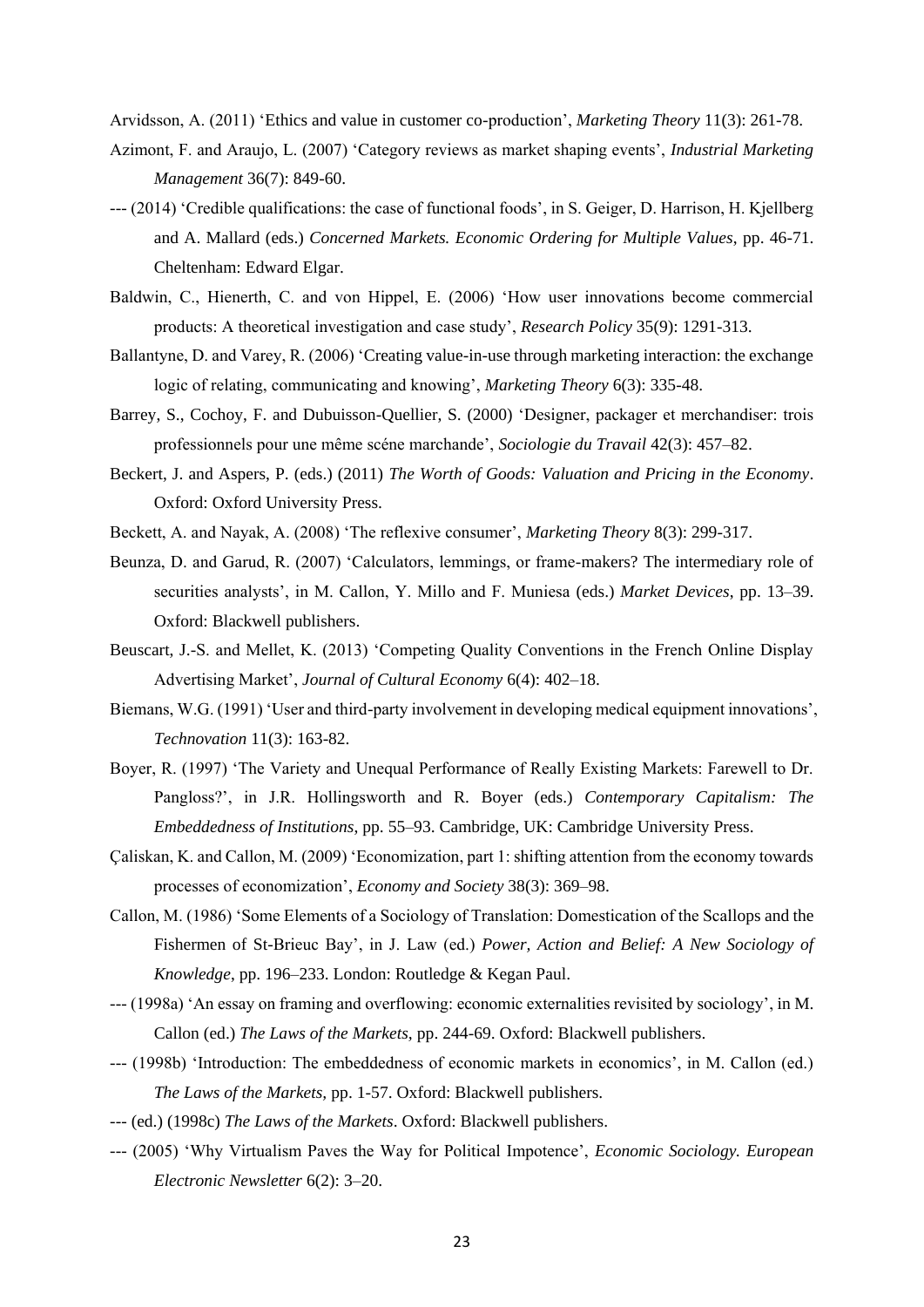- --- (2007) 'What does it mean to say that economics is performative?', in D. MacKenzie, F. Muniesa and L. Siu (eds.) *Do economists make markets? On the performativity of economics,* pp. 311-57. Princeton, NJ: Princeton University Press.
- --- (2013) 'Qu'est-ce qu'un agencement marchand?', in M. Callon, M. Akrich, S. Dubuisson-Quellier, C. Grandclément, A. Hennion, et al. (eds.) *Sociologie des Agencements Marchands*. *Textes choisis*, pp. 325-440. Paris: Presses des Mines.
- Callon, M., Méadel, C. and Rabeharisoa, V. (2002) 'The Economy of Qualities', *Economy and Society* 31(2): 194-217.
- Callon, M. and Muniesa, F. (2005) 'Economic markets as calculative collective devices', *Organization Studies* 26(8): 1229–50.
- Callon, M., Millo, Y. and Muniesa, F. (eds.) (2007) *Market Devices*. Oxford: Blackwell Publishers.
- Chandler, J. and Vargo, S.L. (2011) 'Contextualization and Value-in-Context: How Context Frames Exchange', *Marketing Theory* 11(1): 35–49.
- Christophers, B. (2013) 'The Law's Markets', *Journal of Cultural Economy*, published on line ahead of print. DOI: 10.1080/17530350.2013.781533.
- Cochoy, F. (2008) 'Calculation, qualculation, calqulation: shopping cart arithmetic, equipped cognition and the clustered consumer', *Marketing Theory* 8(1): 15-44.
- --- (2010) 'Reconnecting marketing to 'market-things'. How grocery equipment drove modern consumption (Progressive Grocer, 1929-1959)', in L. Araujo, J.H. Finch and H. Kjellberg (eds.) *Reconnecting marketing to markets*, pp. 29-49. Oxford: Oxford University Press.
- --- (ed.) (2012) *Du Lien Marchand: Comment le Marché fait Société*. Toulouse: Presses Universitaires du Mirail.
- Cochoy, F., Giraudeau, M. and McFall, L. (2010) 'Performativity, Economics and Politics. An overview', *Journal of Cultural Economy* 3(2): 139-46. DOI:10.1080/17530350.2010.494116.
- Cova, B. and Cova, V. (2002) 'Tribal marketing: The tribalisation of society and its impact on the conduct of marketing', *European Journal of Marketing* 36(5-6): 595-620.
- Cova, B. and Dalli, D. (2009) 'Working consumers: the next step in marketing theory?', *Marketing Theory* 9(3): 315-39.
- Cova, B., Dalli, D. and Zwick, D. (2011) 'Critical perspectives on consumers' role as "producers": Broadening the debate on value co-creation in marketing processes', *Marketing Theory* 11(3): 231-41.
- Czepiel, J. (1975) 'Patterns of Interorganizational Communications and the Diffusion of a Major Technological Innovation in a Competitive Industrial Community', *The Academy of Management Journal* 18(1): 6-24.
- Doganova, L. and Eyquem-Renault, M. (2009) 'What do business models do? Innovation devices in technology entrepreneurship', *Research Policy* 38(10): 1559–70.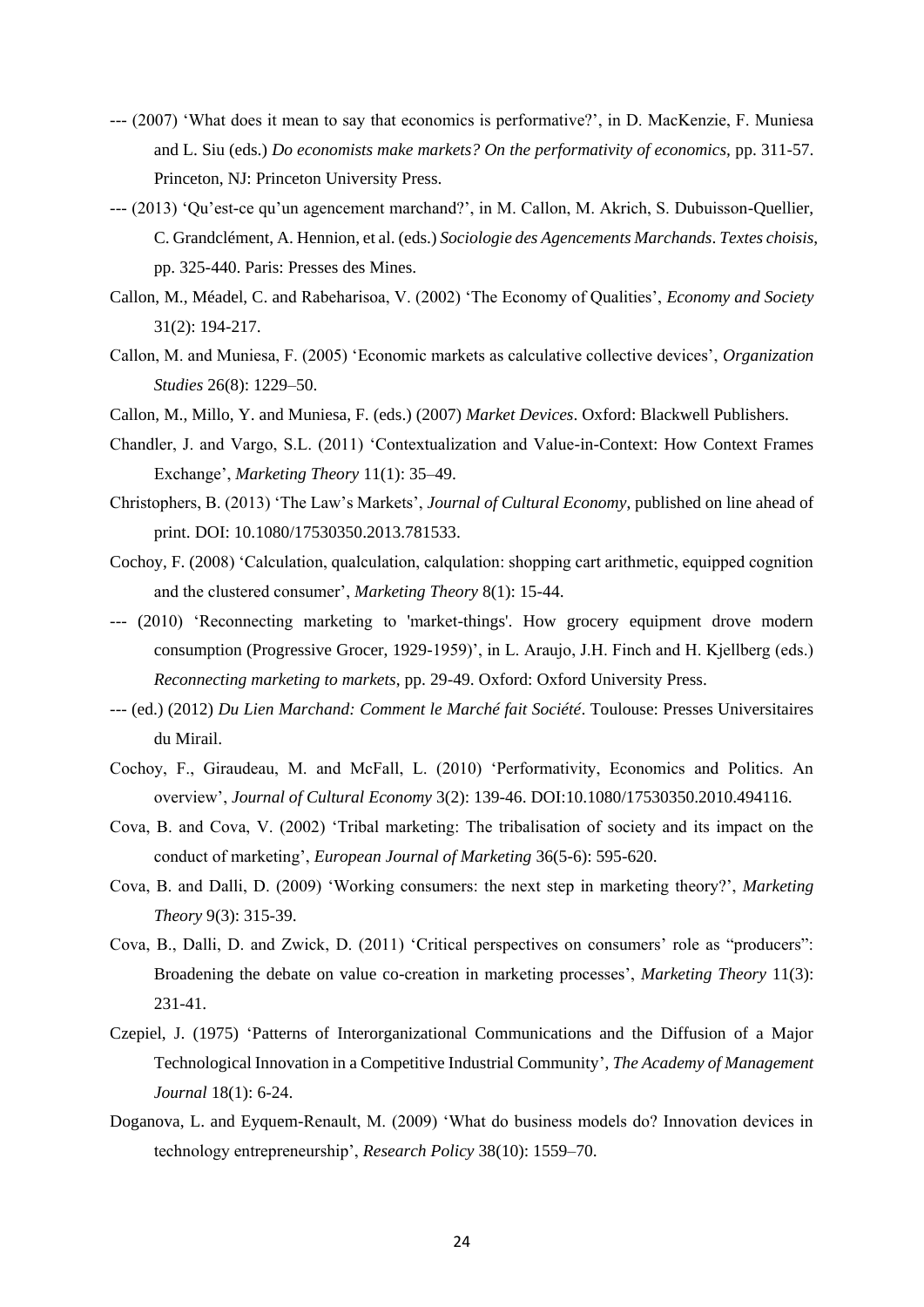- Dubuisson-Quellier, S. (2010) 'Product tastes, consumer tastes: The plurality of qualifications in product development and marketing activities', in L. Araujo, J.H. Finch and H. Kjellberg (eds.) *Reconnecting Marketing to Markets*, pp. 74-93. Oxford: Oxford University Press.
- Edvardsson, B., Gustafsson, A. and Roos, I. (2005) 'Service Portraits in Service Research: A Critical Review', *International Journal of Service Industry Management* 16(1): 107-21.
- Firat, A.F., Dholakia, N. and Venkatesh, A. (1995) 'Marketing in a postmodern world', *European Journal of Marketing* 29(1): 40–56.
- Fligstein, N. (1996) 'Markets as Politics: A Political-Cultural Approach to Market Institutions', *American Sociological Review* 61(4): 656-73.
- Flowers, S. (2008) 'Harnessing the hackers: The emergence and exploitation of Outlaw Innovation', *Research Policy* 37(2): 177-93.
- Franke, N. and Shah, S. (2003) 'How communities support innovative activities: an exploration of assistance and sharing among end-users', *Research Policy* 32(1): 157-78.
- Franke, N. and von Hippel, E. (2003) 'Satisfying heterogeneous user needs via innovation toolkits: the case of Apache security software', *Research Policy* 32(7): 1199-215.
- Geiger, S., Kjellberg, H. and Spencer, R. (2012) 'Shaping Exchanges, Building Markets', *Consumption Markets and Culture* 15(2): 133–47.
- Geiger, S., Harrison, D., Kjellberg, H. and Mallard, A. (eds.) (2014) *Concerned Markets. Economic Ordering for Multiple Values*. Cheltenham: Edward Elgar.
- Gouthier, M. and Schmid, S. (2003) 'Customers and Customer Relationships in Service Firms: The Perspective of the Resource-Based View', *Marketing Theory* 3(1): 119-43.
- Granovetter, M. (1985) 'Economic Action and Social Structure: The Problem of Embeddedness', *American Journal of Sociology* 91(3): 481–510.
- Grönroos, C. (2000) *Service Management and Marketing: A Customer Relationship Management Approach*. Chichester: John Wiley & Sons.
- --- (2008) 'Service logic revisited: who creates value? And who co-creates?', *European Business Review* 20(4): 298–314.
- --- (2011) 'Value co-creation in service logic: A critical analysis', *Marketing Theory* 11(3): 279-301.
- Grönroos, C. and Voima, P. (2013) 'Critical service logic: making sense of value creation and cocreation', *Journal of the Academy of Marketing Science* 41(2): 133-50.
- Gudeman, S. (2008) *Economy's Tension. The Dialectics of Community and Market*. New York: Berghahn Books.
- Gummerus, J. (2013) 'Value creation processes and value outcomes in marketing theory: Strangers or siblings?', *Marketing Theory* 13(1): 19-46.
- Gummesson, E. (2007) 'Exit services marketing enter service marketing', *Journal of Customer Behavior* 6(2): 113-41.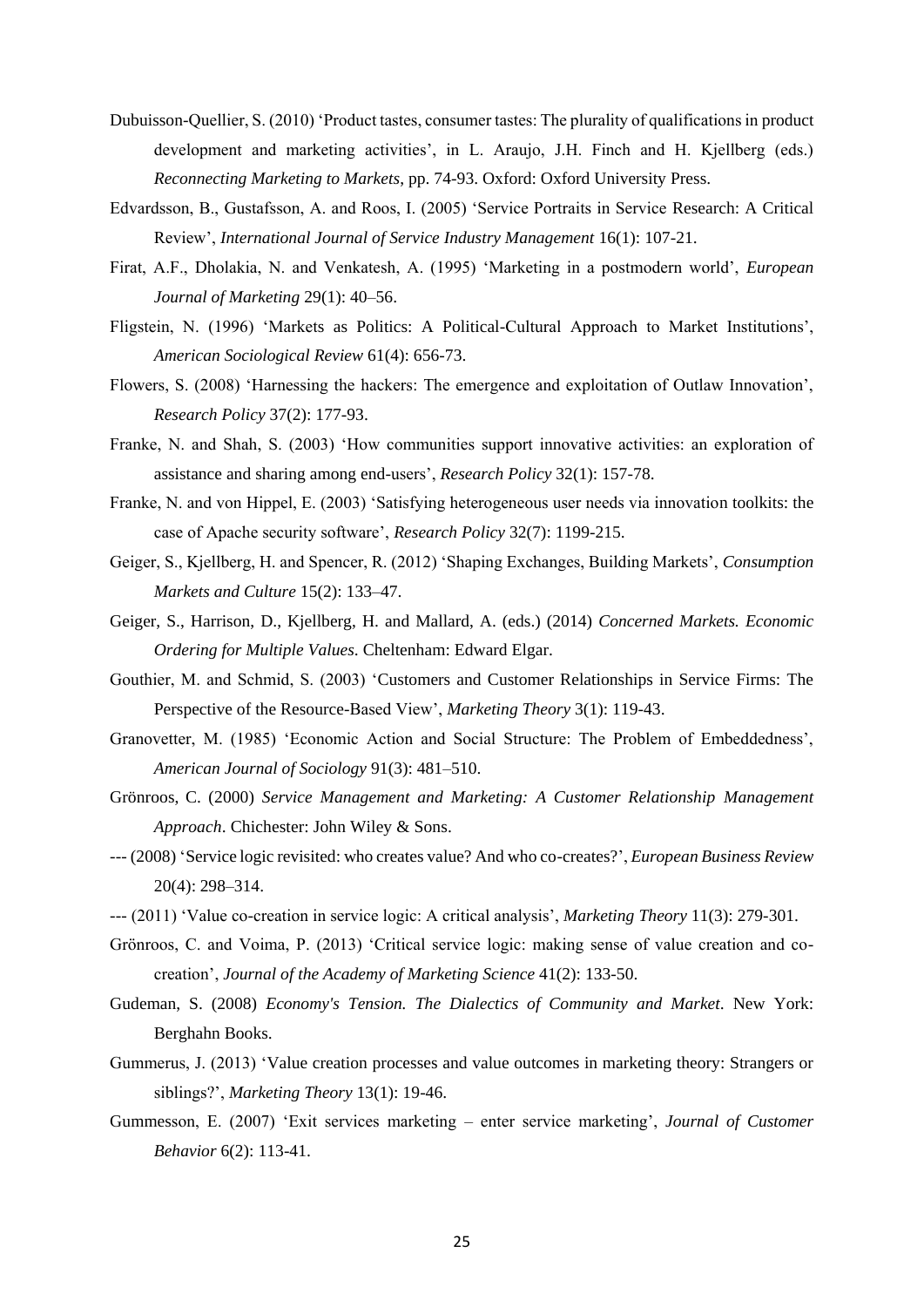- Hagberg, J. (2010) 'Exchanging agencies. The case of NetOnNet', in L. Araujo, J.H. Finch and H. Kjellberg (eds.) *Reconnecting Marketing to Markets*, pp. 50-73. Oxford: Oxford University Press.
- Håkansson, H. (ed.) (1982) *International Marketing and Purchasing of Industrial Goods - An Interaction Approach*. New York: John Wiley & Sons.
- --- (1987). *Industrial Technological Development: A Network Approach*. London: Croom Helm.
- Håkansson, H. and Snehota, I. (1989) 'No Business Is an Island: The Network Concept of Business Strategy', *Scandinavian Journal of Management* 5(3): 187–200.
- --- (1995) *Developing Relationships in Business Networks*. London: Routledge.
- Håkansson, H. and Waluszewski, A. (2002) *Managing technological development – IKEA, the environment and technology*. London: Routledge.
- --- (eds.) (2007). *Knowledge and Innovation in Business and Industry. The importance of using others*. London: Routledge.
- Hardon, A. (2006) 'Contesting contraceptive innovation Reinventing the script', *Social Science and Medicine* 62(3): 614-27.
- Harrison, D. and Waluszewski, A. (2008) 'The development of a user network as a way to re- an unwanted product', *Research Policy* 37(1): 115-30.
- Harrison, D. and Kjellberg, H. (2010) 'Segmenting a market in the making: Industrial market segmentation as construction', *Industrial Marketing Management* 39(5): 784-92.
- Heinonen, K., Strandvik, T., Mickelsson, K-J., Edvardsson, B., Sundstrom, E. and Andersson, P. (2010) 'A customer dominant logic of service', *Journal of Service Management* 21(4): 531-48.
- Helgesson, C-F. (1999) *Making a natural monopoly : the configuration of a techno-economic order in Swedish telecommunications*. PhD thesis, Stockholm School of Economics.
- Helgesson, C.-F., Kjellberg, H. and Liljenberg, A. (eds.) (2004) *Den där marknaden: Utbyten, normer och bilder*. Lund: Studentlitteratur.
- Helgesson, C.-F. and Kjellberg, H. (2013) 'Values and Valuations in Market Practice', *Journal of Cultural Economy* 6(4): 361–69.
- Holbrook, M. B. (1987) 'What is consumer research?', *Journal of Consumer Research* 14: 128-32.
- Humphreys, S., Fitzgerald, B.F., Banks, J.A. and Suzor, N.P. (2005) 'Fan based production for computer games: User led innovation, the 'drift of value' and the negotiation of intellectual property rights', *Media International Australia Incorporating Culture and Policy: quarterly journal of media research and resources* 114: 16-29.
- Jaworski, B.J., Kohli, A.K. and Sahay, A. (2000) 'Market-Driven Versus Driving Markets', *Journal of the Academy of Marketing Science* 28(1): 45–54.
- Jeppesen, L.B. (2005) 'User Toolkits for Innovation: Consumers Support Each Other', *Journal of Product Innovation Management* 22(4): 347–62.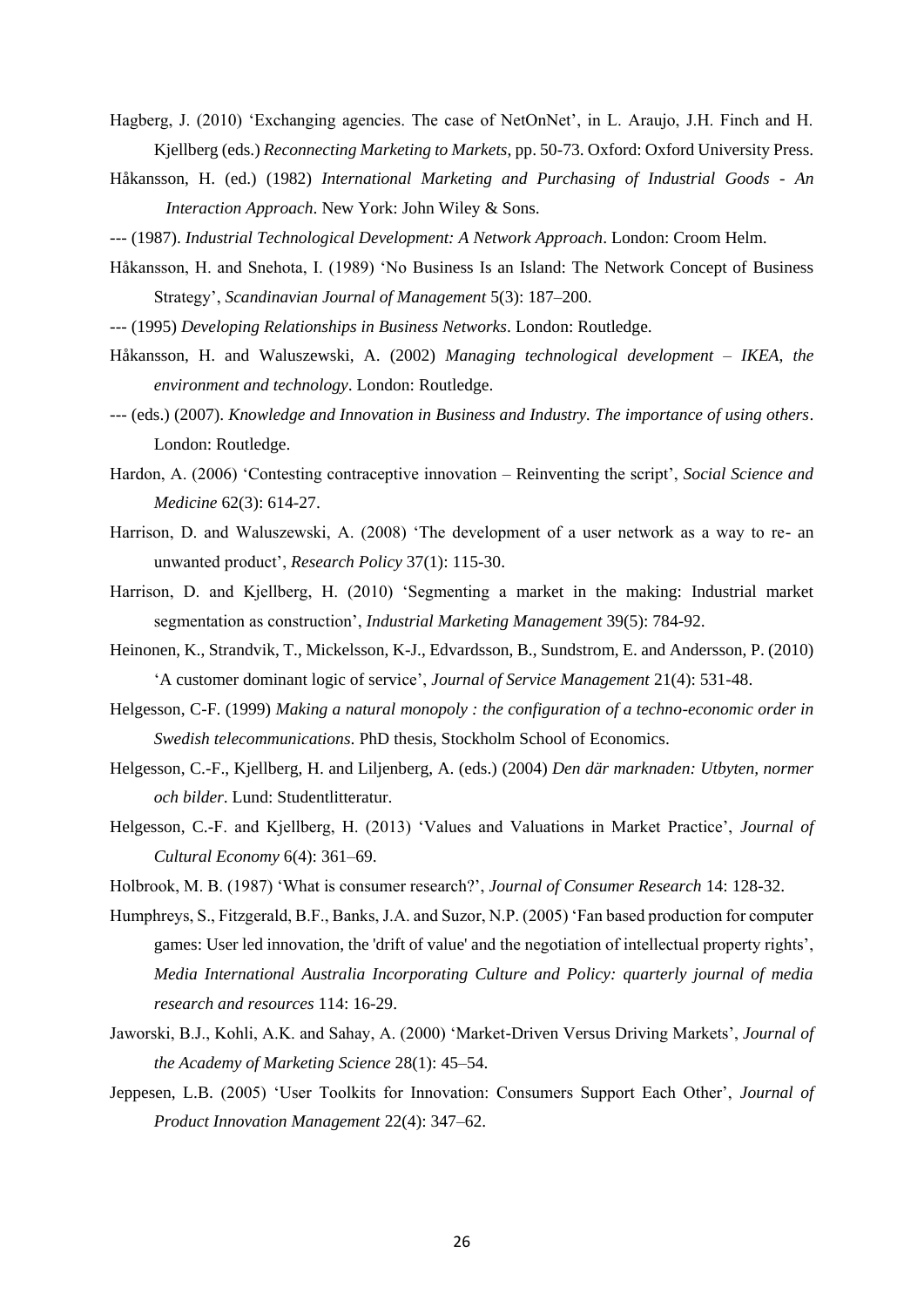- Johanson, J. and L.-G. Mattsson (1992) 'Network positions and strategic action: An analytical framework', in B. Axelsson and G. Easton (eds.) *Industrial Networks: A New View of Reality*, pp. 205-217. London: Routledge.
- Johansson Krafve, L. (2014) 'Marketization by the (rule)book', in S. Geiger, D. Harrison, H. Kjellberg and A. Mallard (eds.) *Concerned Markets. Economic Ordering for Multiple Values*, pp. 46-71. Cheltenham: Edward Elgar.
- Kjellberg, H. and Helgesson, C.-F. (2006) 'Multiple Versions of Markets: Multiplicity and Performativity in Market Practice', *Industrial Marketing Management* 35(7): 839–55.
- --- (2007a) 'On the Nature of Markets and Their Practices', *Marketing Theory* 7(2): 137–62.
- --- (2007b) 'The Mode of Exchange and Shaping of Markets: Distributor Influence in the Swedish Post-War Food Industry', *Industrial Marketing Management* 36(7): 861–78.
- Kline, R. (2003) 'Resisting consumer technology in rural America: the Telephone and Electrification', in N. Oudshoorn and T. Pinch (eds.) *How Users Matter: The Co-construction of Users and Technology*, pp. 51-66. Cambridge, MA: MIT Press.
- Laage-Hellman, J., Lind, F. and Perna, A. (2014) 'Customer involvement in product development: an industrial network perspective', *Journal of Business-to-Business Marketing* 21(4): 257-76.
- Latour, B. (1987) *Science in Action: How to Follow Scientists and Engineers Through Society*. Cambridge, MA: Harvard University Press.
- --- (1996) *Aramis, or the Love of Technology*. Cambridge, MA: Harvard University Press.
- Lie, M. and Sørensen, K. H. (1996) *Making Technology Our Own? Domesticating Technology into Everyday Life*. Oslo: Scandinavian University Press.
- Lindsay, K. (2003) 'From the Shadows: Users as Designers, Producers, Marketers, Distributors and Technical Support', in N. Oudshoorn and T. Pinch (eds.) *How Users Matter: The Co-Construction of Users and Technology*, pp. 29-50. Cambridge, MA: MIT Press.
- Lundvall, B-Å. (1988) 'Innovation as an interactive process: from user–producer interaction to the national system of innovation', in G. Dosi, C. Freeman, R. Nelson, G. Silverberg and L. Soete (eds.) *Technical change and economic theory*, pp. 346–69. London: Pinter Publishers.
- MacKenzie, D. (2006a) *An engine, Not a Camera. How Financial Models Shape Markets.* Cambridge, MA: MIT Press.
- --- (2006b) 'Is economics performative? Option theory and the construction of derivatives markets', *Journal of the History of Economic Thought* 28(1): 29-55.
- --- (2009) *Material markets. How economic agents are constructed.* Oxford: Oxford University Press.
- MacKenzie, D. and Millo, Y. (2003) 'Constructing a Market, Performing Theory: The Historical Sociology of a Financial Derivatives Exchange', *American Journal of Sociology* 109(1): 107–45.
- MacKenzie, D., Muniesa, F. and Siu, L. (eds.) (2007) *Do Economists Make Markets? On the Performativity of Economics*. Princeton, NJ: Princeton University Press.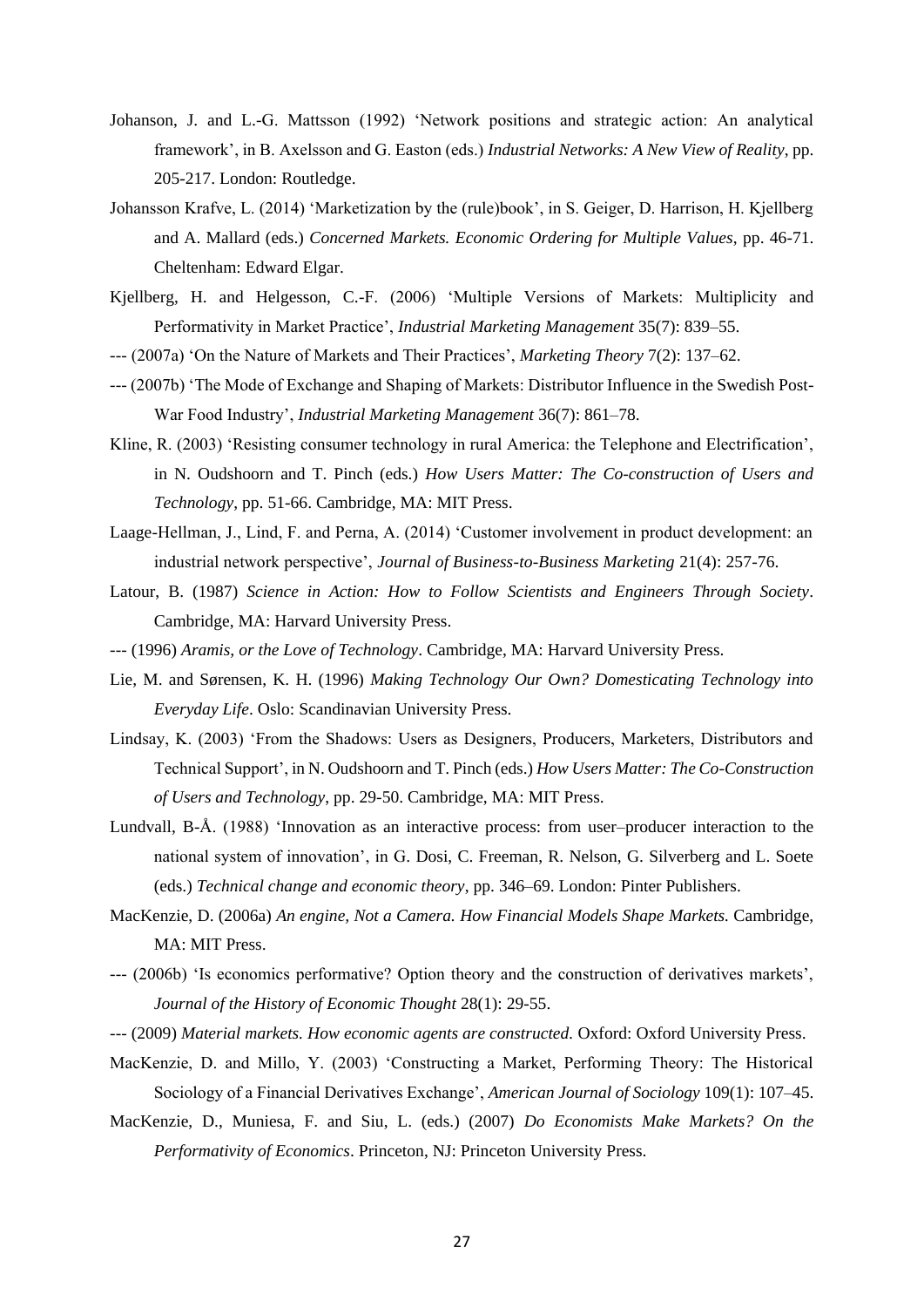- Magnusson, P. (2003) *Customer-oriented product development: experiments involving users in service innovation*. PhD thesis, Stockholm School of Economics.
- Mallard, A. (2012) 'Developing uses, qualifying goods: on the construction of market exchange for Internet access services', *Consumption Markets & Culture* 15(2): 191-211.
- Mason, K. and Spring, M. (2011) 'The sites and practices of business models', *Industrial Marketing Management* 40(6): 1032–41.
- Mason, K., Kjellberg, H. and Hagberg, J. (2015) 'Exploring the performativity of marketing: theories, practices and devices', *Journal of Marketing Management* 31(1-2): 1–15.
- Miegel, F. and Olsson, T. (2008) 'From pirates to politicians: The story of the Swedish file sharers who became a political party', in N. Carpentier, P. Pruulmann-Vengerfeldt, K. Nordenstreng, M. Hartmann, P. Vihalemm, B. Cammaerts, H. Nieminen, and T. Olsson (eds.) *Democracy, journalism and technology: New developments in an enlarged Europe*, pp. 204-16. Tartu: Tartu University Press.
- Miller, D. (2002) 'Turning Callon the right way up', *Economy and Society* 31(2): 218–33.
- Mirowski, P. and Nik-Khah, E. (2007) 'Markets made flesh', in D. MacKenzie, F. Muniesa and L. Siu (eds.) *Do Economists Make Markets? On the Performativity of Economics*, pp. 190-224. Princeton, NJ: Princeton University Press.
- Mowery, D. and Rosenberg, N. (1979) 'The influence of market demand upon innovation: a critical review of some recent empirical studies', *Research Policy* 8(2): 102-53.
- Nenonen, S., Kjellberg, H., Pels, J., Cheung, L., Lindeman, S., Mele, C., et al. (2014) 'A new perspective on market dynamics: Market plasticity and the stability-fluidity dialectics', *Marketing Theory* 14(3): 269–89.
- Ngo, L. and O'Cass, A. (2013) 'Innovation and business success: The mediating role of customer participation', *Journal of Business Research* 66(8): 1134-42.
- Normann, R. and Ramirez, R. (1993) 'From Value Chain to Value Constellation: Designing Interactive Strategy', *Harvard Business Review* 71(July-August): 65-77.
- Öberg,C. (2010) 'Customer roles in innovation', *International Journal of Innovation Management* 14(6): 989-1011.
- Olsen, P-I. (2012) 'Below the surface: How (seafood) networks work and how they change', *The IMP Journal* 6(3): 186-93.
- Orlikowski, W.J. (1992) 'The duality of technology: Rethinking the concept of technology in organizations', *Organization Science* 3(3): 398-427.
- Osborne, P. and Ballantyne, D. (2012) 'The paradigmatic pitfalls of customer-centric marketing. *Marketing Theory* 12(2): 155-72.
- Oudshoorn, N. and Pinch, T. (2003a) 'Introduction: How users and non-users matter', in N. Oudshoorn and T. Pinch (eds.) *How Users Matter: The Co-Construction of Users and Technology*, pp. 1-25. Cambridge, MA: MIT Press.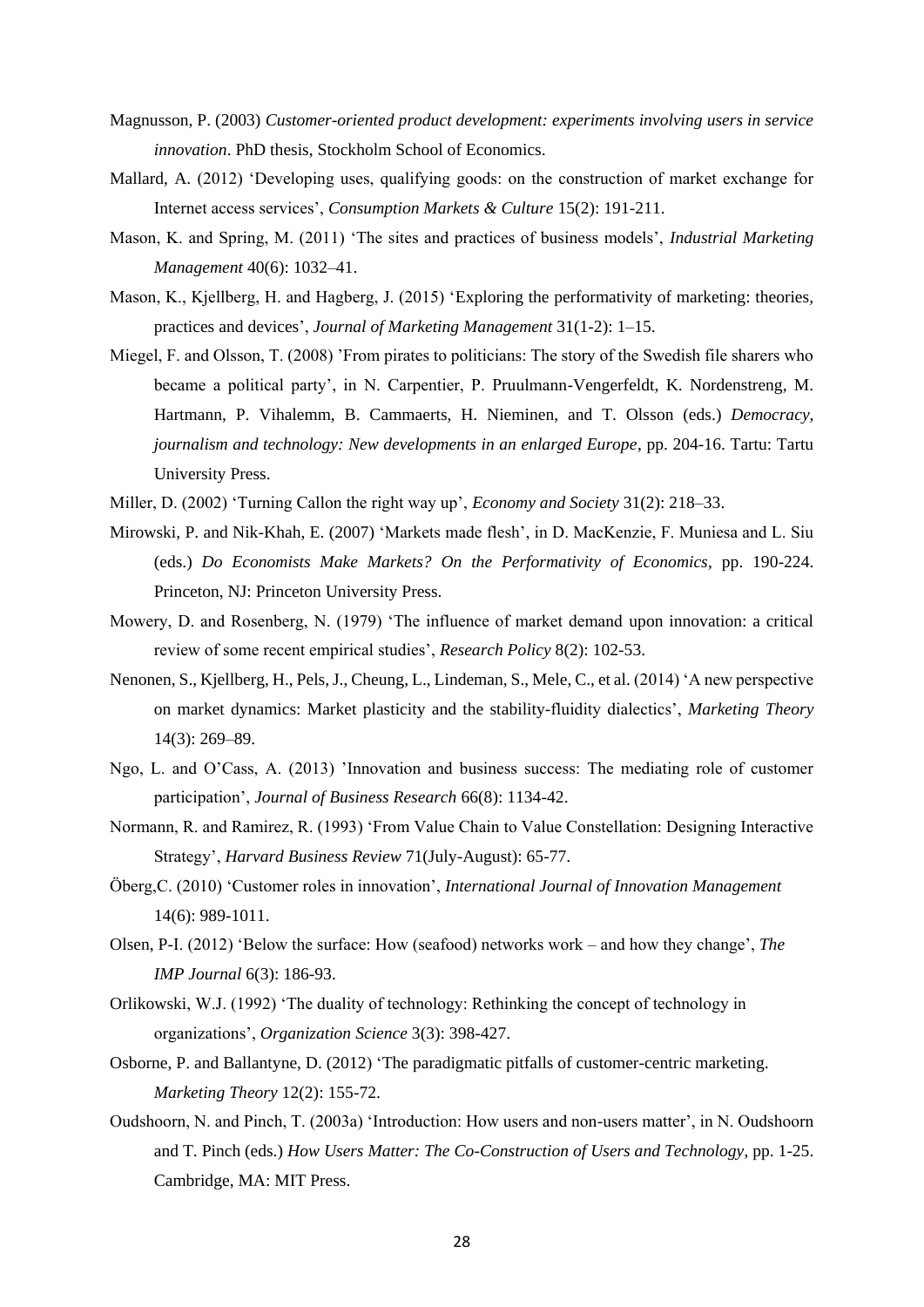- --- (eds.) (2003b) *How Users Matter: The Co-construction of Users and Technology*. Cambridge, MA: MIT Press.
- --- (2009) 'User-technology relationships: some recent developments', in E.J. Hackett, O. Amsterdamska, M. Lynch and J. Wajcman (eds.) *The Handbook of Science and Technology Studies*, pp. 541-65. Cambridge, MA: MIT Press.
- Payne, A., Storbacka, K., Frow, P. and Knox, S. (2009) 'Co-creating brands: Diagnosing and designing the relationship experience', *Journal of Business Research* 62(3): 379-89.
- Peppers, D. and Rogers, M. (1993) *The One to One Future: Building Relationships One Customer at a Time*. New York: Doubleday.
- Pinch, T. (2003) 'Giving birth to new users: How the Minimoog was sold to rock and roll', in N. Oudshoorn and T. Pinch (eds.) *How Users Matter: The Co-construction of Users and Technology*, pp. 247-70. Cambridge, MA: MIT Press.
- Prahalad, C.K. and Ramaswamy, V. (2002) 'Co-opting Customer Competence', *Harvard Business Review* 78(1): 79–87.
- Reijonen, S. and Tryggestad, K. (2012) 'The dynamic signification of product qualities: On the possibility of "greening" markets', *Consumption, Markets and Culture* 15(2): 213–34.
- Reverdy, T. (2010) 'The unexpected effects of gas market liberalization: Inherited devices and new practice', in L. Araujo, J.H. Finch and H. Kjellberg (eds.) *Reconnecting Marketing to Markets,* pp. 158-80. Oxford: Oxford University Press.
- Rinallo, D. and Golfetto, F. (2006) 'Representing Markets: The Shaping of Fashion Trends by French and Italian Fabric Companies', *Industrial Marketing Management* 35(7): 856–69.
- Rogers, E. (1962) *Diffusion of Innovations*. New York: The Free Press.
- Rosa, J.A., Porac, J.F., Runser-Spanjol, J. and Saxon, M.S. (1999) 'Sociocognitive dynamics in a product market', *Journal of Marketing* 63(4): 64-77.
- Rose, D. and Blume, S. (2003) 'Citizens as users of technology: An exploratory study of vaccines and vaccination', in N. Oudshoorn and T. Pinch (eds.) *How Users Matter: The Co-construction of Users and Technology*, pp. 103-31. Cambridge, MA: MIT Press.
- Rosenberg, N. (1982) *Inside the Black Box: Technology and Economics*. New York: Cambridge University Press.
- Roth, A.E. (2007) 'The Art of Designing Markets', *Harvard Business Review* 85(10): 118-26.
- Rothwell, R., Freeman, C., Horsley, A., Jervis, V., Robertson, A. and Townsend, J. (1974) 'SAPPHO updated – Project SAPPHO Phase II', *Research Policy* 3(3): 258-91.
- Schot, J. and de la Bruheze, A.A. (2003) 'The Mediated Design of Products, Consumption, and Consumers in the Twentieth Century', in N. Oudshoorn and T. Pinch (eds.) *How Users Matter: The Co-construction of Users and Technology*, pp. 229-45. Cambridge, MA: MIT Press.
- Schulz C. and Wagner, S. (2008) 'Outlaw community innovations', *International Journal of Innovation Management* 12(3): 399-418. DOI: 10.1142/S1363919608002084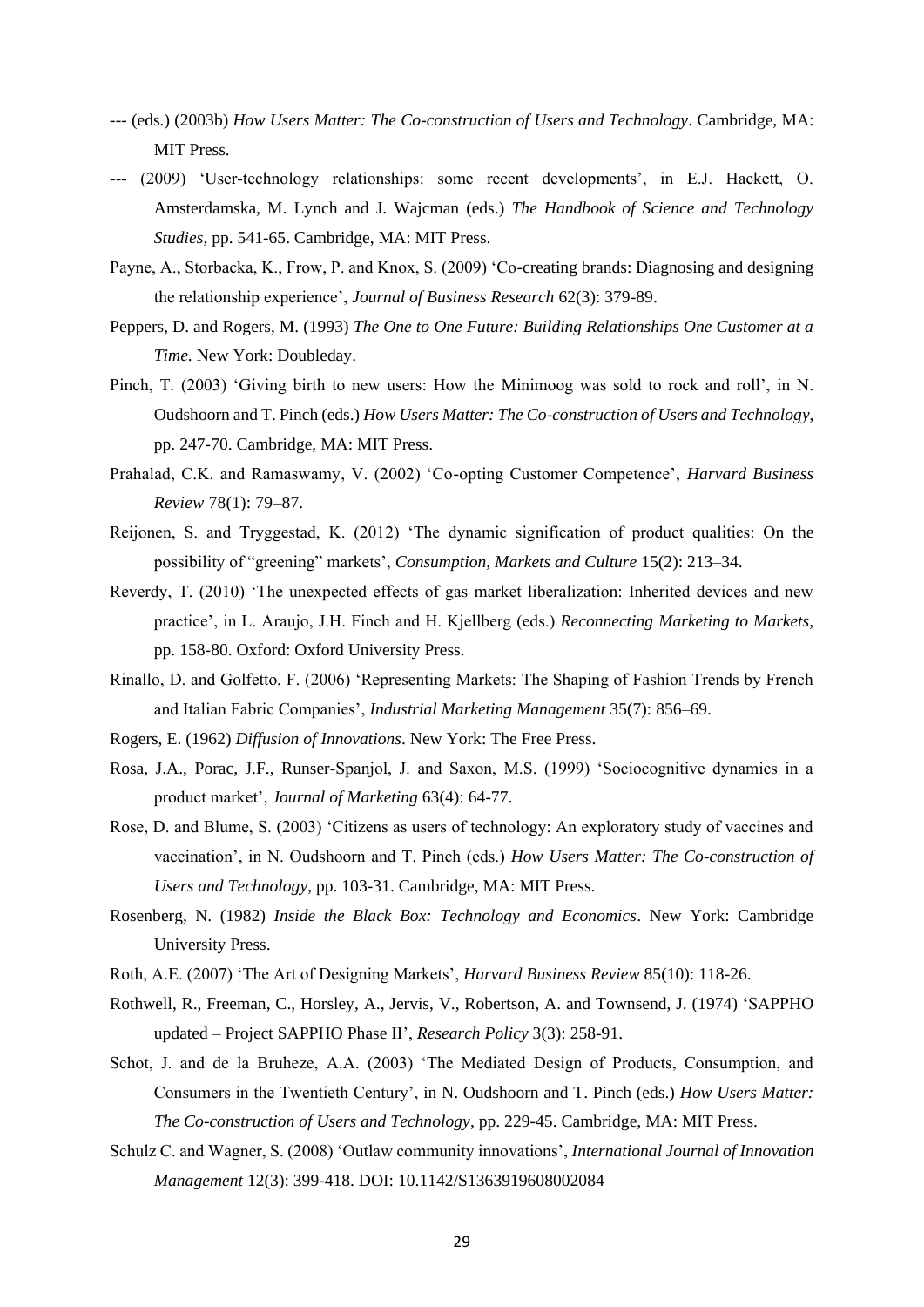- Shaw, B. (1985) 'The role of the interaction between the user and the manufacturer in medical equipment innovation' *R&D Management* 15(4): 283-292.
- Silverstone, R. and Haddon, L. (1996) 'Design and the domestication of ICTs: technical change and everyday life', in R. Silverstone and R. Mansell (eds.) *Communication by Design. The Politics of Information and Communication Technologies*, pp. 44-74. Oxford: Oxford University Press.
- Stern, S. (2011) 'A co-creation primer', *Harvard Business Review Blog.*  http://blogs.hbr.org/cs/2011/02/co-creation.html.
- Storbacka, K. and Nenonen, S. (2011) 'Markets as configurations', *European Journal of Marketing* 45(1-2): 241-58.
- Tidd, J., Bessant, J.R. and Pavitt, K. (2005) *Managing Innovation: Integrating Technological, Market and Organizational Change*. Chichester: John Wiley & Sons Inc.
- Tryggestad, K., Justesen, L. and Mouritsen, J. (2013). 'Project temporalities: how frogs can become stakeholders', *International Journal of Managing Projects in Business* 6(1): 69-87.
- Ulkuniemi, P., Araujo, L. and Tähtinen, J. (2015) 'Purchasing as market-shaping: The case of component-based software engineering', *Industrial Marketing Management* 44(1): 54–62.
- Urban, G.L. and von Hippel, E. (1988) 'Lead User Analyses for the Development of New Industrial Products', *Management Science* 34(5): 569-82.
- van de Bovenkamp, H.M. and Trappenburg, M.J. (2011) 'Government Influence on Patient Organizations', *Health Care Analysis* 19(4): 329-51.
- Vargo S.L. (2011) 'Market systems, stakeholders and value propositions: Toward a service-dominant logic-based theory of the market', *European Journal of Marketing* 45(1-2): 217-22.
- Vargo, S.L. and Lusch, R.F. (2004) 'Evolving to a New Dominant Logic for Marketing', *Journal of Marketing* 68(1): 1-17.
- --- (2008) 'Service-dominant logic: continuing the evolution', Journal of the Academy of Marketing Science 36(1): 1-10.
- --- (2011) 'It's All B2B ... and beyond: Toward a Systems Perspective of the Market', *Industrial Marketing Management* 40(2): 181–87.
- von Hippel, E. (1986) 'Lead Users: A Source of Novel Product Concepts', *Management Science* 32(7): 791-805.
- --- (1988) *The Sources of Innovation*. New York: Oxford University Press.
- --- (2005) *Democratizing Innovation*. Cambridge, MA: MIT Press.
- --- (2007) 'Horizontal innovation networks by and for users', *Industrial and Corporate Change* 16(2): 293-315.
- Weiner, K. (2010) 'Configuring users of cholesterol lowering foods: A review of biomedical discourse', *Social Science & Medicine* 71(9): 1541-47.
- Wiersema, F. (2013) 'The B2B Agenda: The current state of B2B marketing and a look ahead', *Industrial Marketing Management* 42(4): 470-88.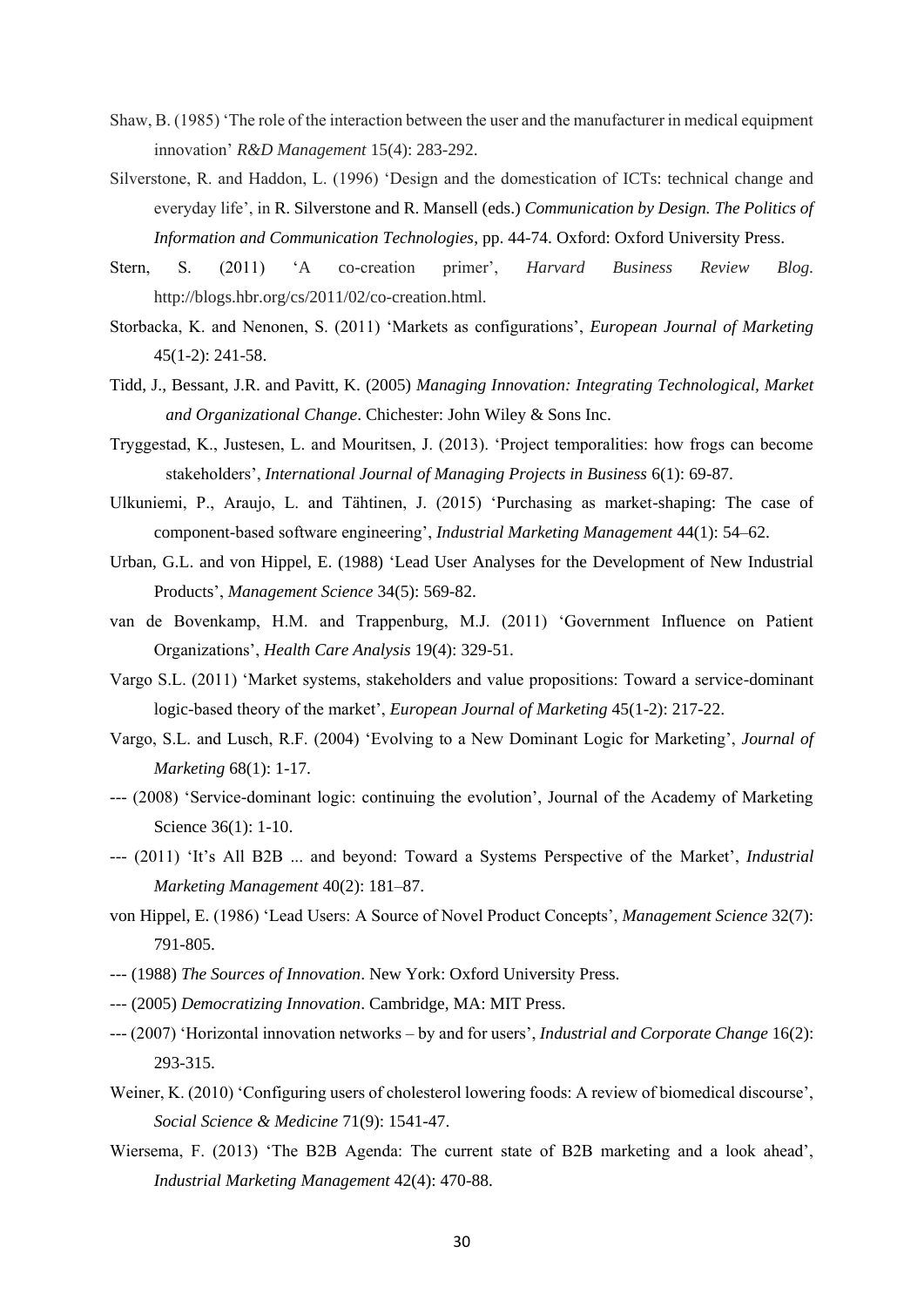- Woolgar, S. (1991) 'Configuring the user: the case of usability trials', in J. Law (ed.) *A Sociology of Monsters*, pp. 58-99. London: Routledge.
- Wyatt, S. (2003) 'Non-users also matter: The construction of users and non-users of the internet', in N. Oudshoorn and T. Pinch (eds.) *How Users Matter: The Co-construction of Users and Technology*, pp. 67-79. Cambridge, MA: MIT Press.
- Zwick, D., Bonsu, S. K. and Darmody, A. (2008) 'Putting Consumers to Work: "Co-Creation" and New Marketing Govern-mentality', *Journal of Consumer Culture* 8(2): 163-96.
- Zwick, D. and Cayla, J. (eds.) (2011) *Inside Marketing: Practices, Ideologies, Devices*. Oxford: Oxford University Press.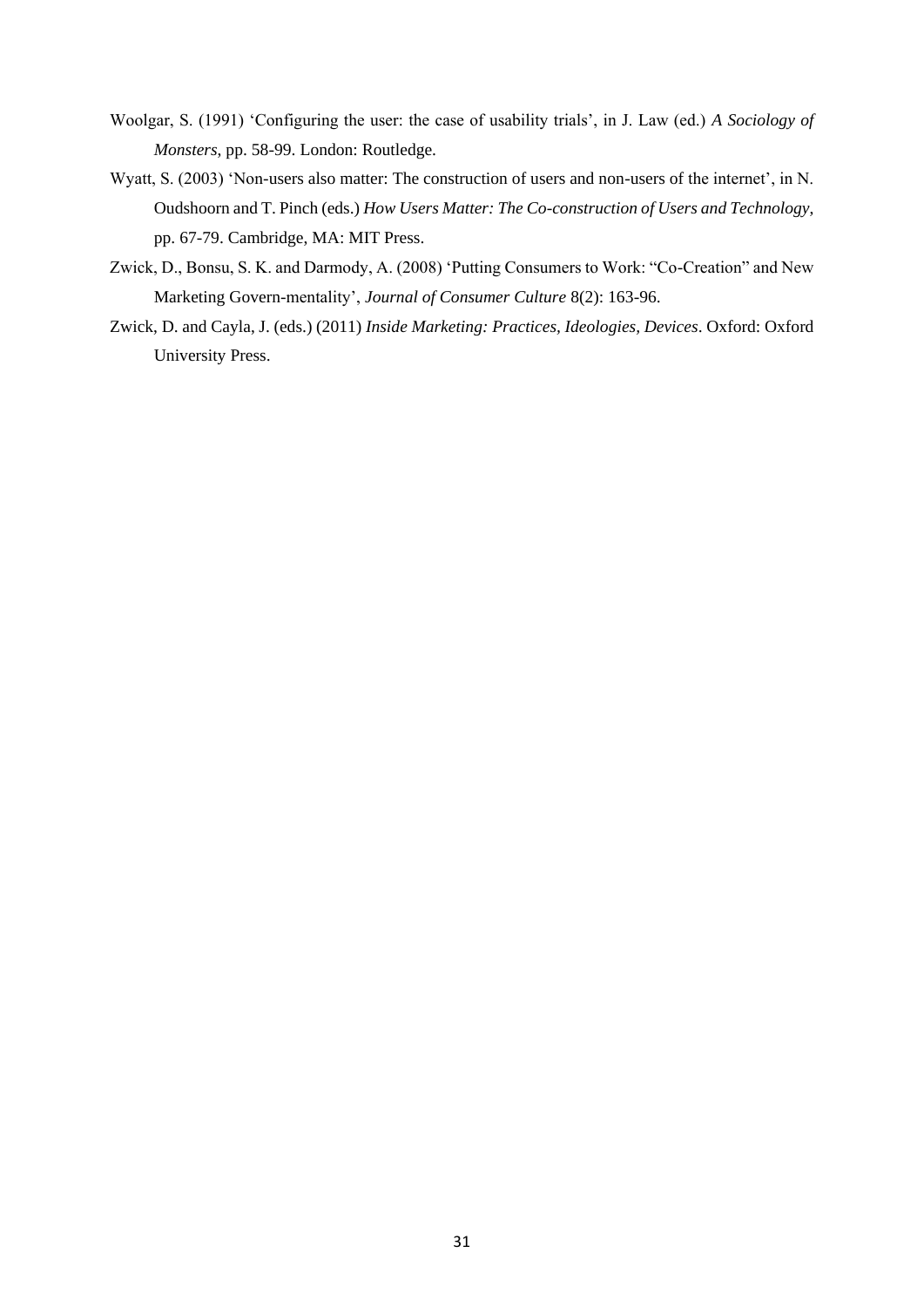| Sub-process                           | <b>Characterisation</b>                                                                                                        | <b>Involved practices</b>                                                                                                                                                                                                                                                                                            | <b>Examples of user involvement</b>                                                                                                                                                                                                                                                                                                                                                                                                                                                                                                                                                                                        |
|---------------------------------------|--------------------------------------------------------------------------------------------------------------------------------|----------------------------------------------------------------------------------------------------------------------------------------------------------------------------------------------------------------------------------------------------------------------------------------------------------------------|----------------------------------------------------------------------------------------------------------------------------------------------------------------------------------------------------------------------------------------------------------------------------------------------------------------------------------------------------------------------------------------------------------------------------------------------------------------------------------------------------------------------------------------------------------------------------------------------------------------------------|
| 1. Qualifying<br>exchange<br>objects  | Determining the<br>qualities of a good,<br>both intrinsically and<br>extrinsically, for the<br>purpose of economic<br>exchange | Modifying the<br>product/service<br>(its<br>internal constitution).<br>Designing<br><i>(influencing)</i><br>use scripts<br>existing and new product uses).<br>Developing and employing methods for<br>probing products/services (in different<br>use contexts).                                                      | Cooperating with producers during product development.<br>Modifying 'off the shelf' products.<br>Designing and commercialising goods independently of established<br>producers.<br>Developing novel uses of a product or suggesting alternative ways<br>of probing it, which become adopted by other market actors.<br>Refusing to accept current qualifications.                                                                                                                                                                                                                                                          |
| 2. Fashioning<br>modes of<br>exchange | Organizing the<br>encounter and<br>subsequent economic<br>exchange of a good<br>between a buyer and<br>a seller                | Building transactional infrastructures<br>that support the consummation of market<br>exchanges (e.g. retail formats).<br>Developing interaction routines for<br>conducting economic exchanges.                                                                                                                       | Contributing to an alternative mode of exchange by providing<br>experiences that can be aggregated into marketing strategies.<br>Triggering de facto changes in the mode of exchange by influencing<br>sales or purchasing behaviour.<br>Providing an alternative mode of exchange by making goods<br>accessible to others without supplier involvement.<br>Resisting the established mode and opting for non-market<br>exchanges.<br>Exerting pressure within an organization to change its purchasing<br>practices (e.g. towards responsible purchasing).                                                                |
| 3. Configuring<br>exchange<br>agents  | Assembling<br>heterogeneous<br>collectives that can<br>act in a market<br>situation                                            | Combining materially<br>heterogeneous<br>elements into collectives capable of<br>performing specific actions.<br>-scripting specific actions;<br>-developing auxiliary devices to support<br>such actions; and<br>-literally putting elements together to<br>realize particular agencies, e.g. through<br>education. | Becoming enrolled into or successfully imposing themselves on<br>collectives that constitutes a market actor, e.g. a 'buying centre'.<br>Configuring one another alongside other market agents, e.g. by<br>developing a forum for exchanging user experience.<br>Assisting to configure new customers by providing know-how that<br>new users can be equipped with.<br>Participating in the configuration of / becoming recognized as<br>relevant stakeholders for establishing market norms (e.g. on product<br>safety) or credible spokespersons concerning the character of the<br>market (e.g. patient organizations). |

# **Table 1. User involvement in market sub-processes**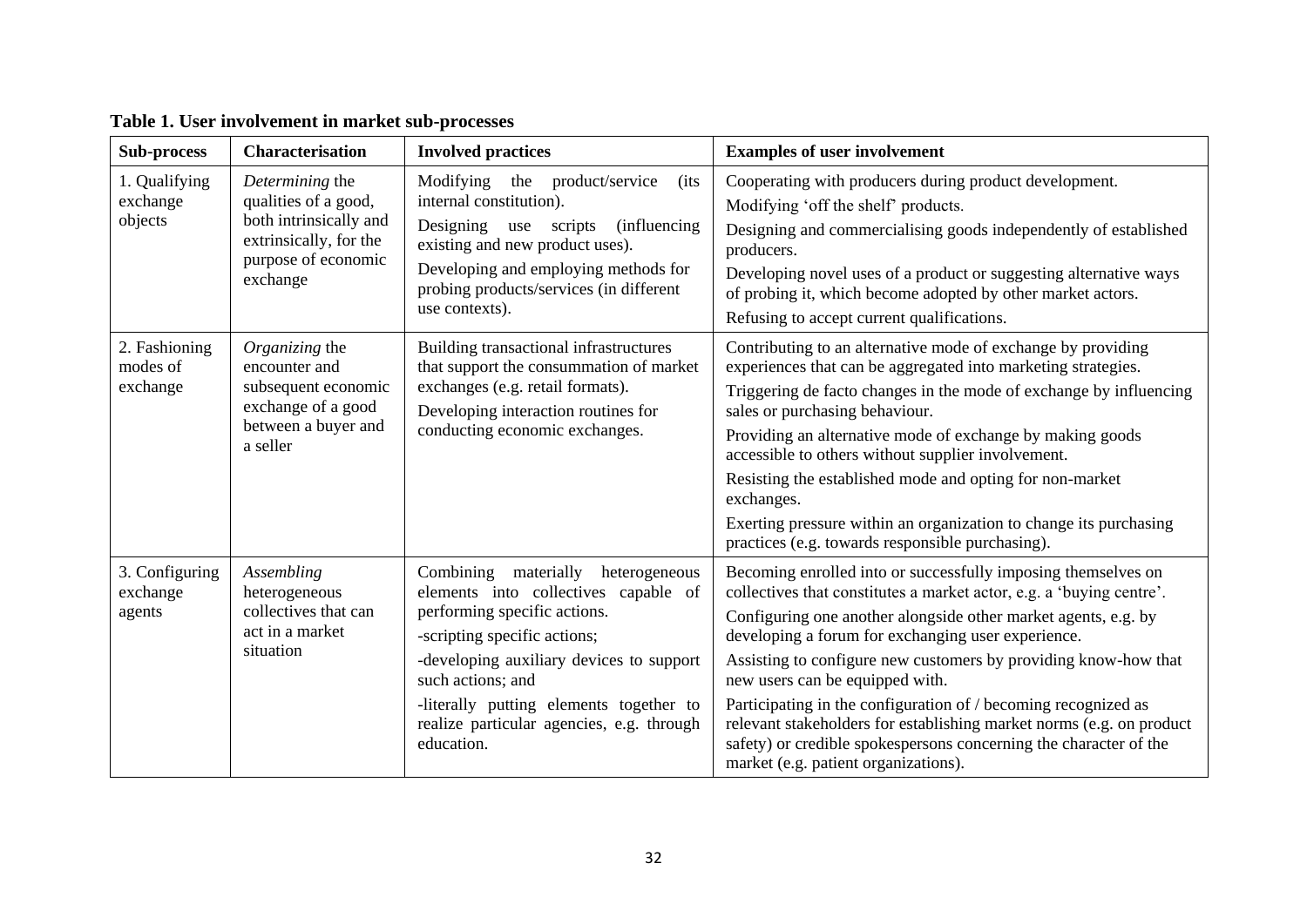| 4. Establishing<br>market norms            | Establishing<br>normative objectives<br>for how a market<br>should be shaped or<br>work according to<br>some group of actors | Reforming markets by bringing about<br>regulatory change, e.g. via lobbying.<br>Developing industry-wide standards and<br>norms (e.g. the emergence of de facto<br>standards).<br>Developing business models and<br>establishing market objectives.                                                                   | Influencing society-wide norms and market-related legislation, e.g.<br>via engaging in public debate.<br>Promoting alternative values to guide how a product/service is to be<br>exchanged and used.<br>Influencing what other users consider to be acceptable exchanges.                                                                                                                              |
|--------------------------------------------|------------------------------------------------------------------------------------------------------------------------------|-----------------------------------------------------------------------------------------------------------------------------------------------------------------------------------------------------------------------------------------------------------------------------------------------------------------------|--------------------------------------------------------------------------------------------------------------------------------------------------------------------------------------------------------------------------------------------------------------------------------------------------------------------------------------------------------------------------------------------------------|
| 5. Generating<br>market<br>representations | Creating images of a<br>market and/or how it<br>works by aggregating<br>selected exchanges                                   | Conducting various forms of market<br>analysis, <i>i.e.</i> re-presenting exchanges in<br>another form and aggregating them into<br>a market image.<br>Promoting/disseminating market images<br>intra- and inter-organisationally.<br>Developing new ways of representing<br>markets, e.g. analysis of big data, etc. | Providing input to an organisation's market analyses by<br>participating in, e.g. bonus/loyalty programs.<br>Providing producers with information about new ideas, actual and<br>potential uses, and customer types, thus supporting the supplier in<br>creating an image of the market.<br>Promoting alternative images of markets, e.g. poor products,<br>unreasonable contractual obligations, etc. |